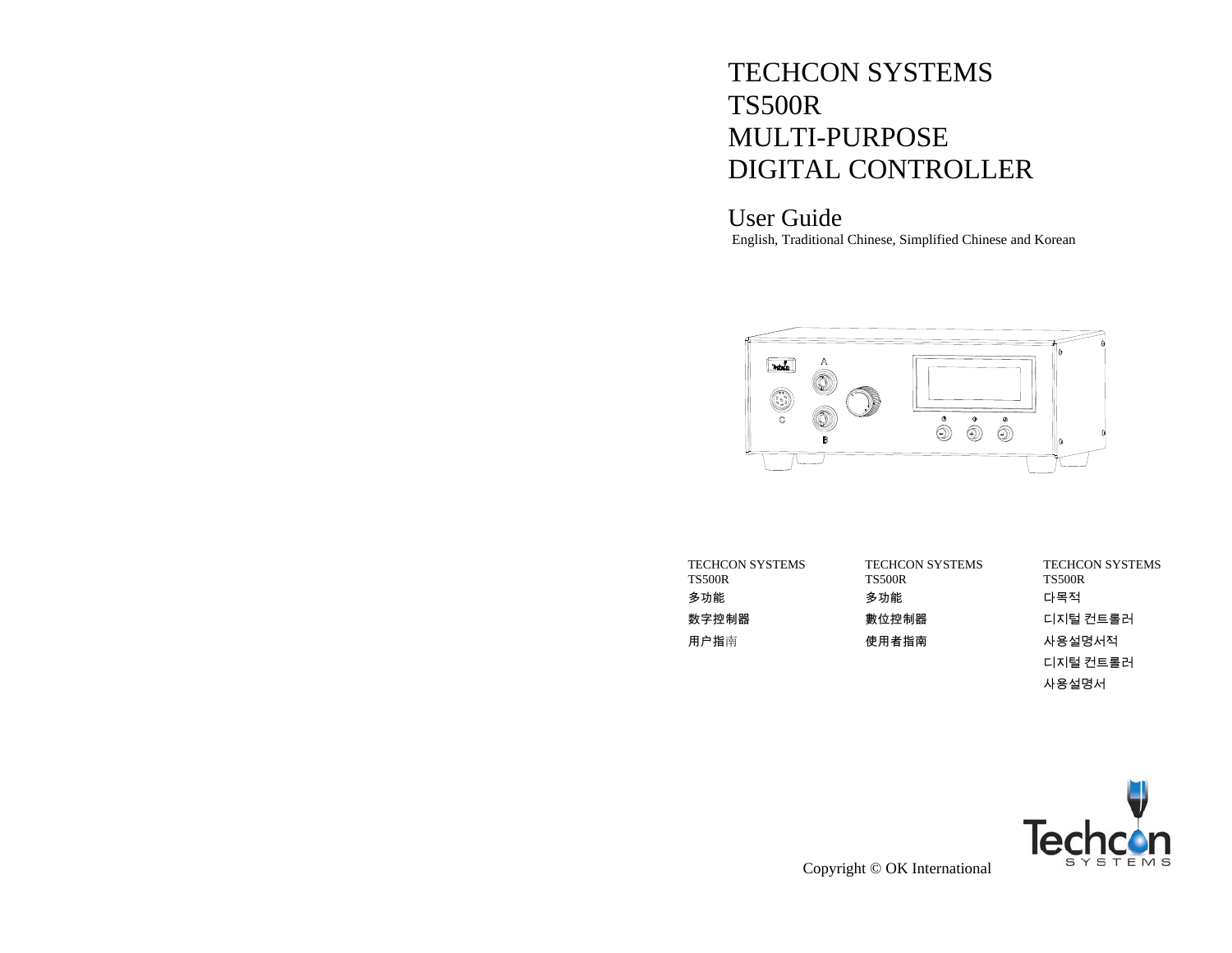# **CONTENTS**

|                  |                    | Page Number |
|------------------|--------------------|-------------|
| 1.               |                    |             |
| 2.               |                    |             |
| 3.               |                    |             |
| $\overline{4}$ . | <b>Features</b>    |             |
| 5.               | Setup Instructions |             |
|                  |                    |             |
|                  |                    |             |
|                  |                    |             |
|                  |                    |             |
|                  |                    |             |
|                  |                    |             |
|                  |                    |             |
|                  |                    |             |
| 6.               |                    |             |
| 7.               |                    |             |
| 8.               |                    |             |
| 9.               |                    |             |
| 10.              |                    |             |

### **1. SAFETY**

**1.1 Intended Use:** 

*WARNING: Use of this equipment in ways other than those described in this User Guide may result in injury to persons or damage to property. Use this equipment only as described in this User Guide.* 

OK International cannot be responsible for injuries or damages resulting from unintended applications of its equipment. Unintended uses may result form taking the following actions:

- Making changes to equipment that has not been recommended in the User Guide
- Using incompatible or damaged replacement parts
- Using unapproved accessories or auxiliary equipment

### **1.2 Safety Precautions:**

- Do not operate this unit in excess of maximum ratings/settings
- Always wear appropriate personal protective clothing or apparel
- Use only the following power adaptor models: PSA15R-240P(ZJ)
- The fluid being dispensed may be toxic and/or hazardous. Refer to Material Safety Data Sheet for proper handling and safety precautions
- Do not smoke or use open flame when flammable materials are being dispensed
- This equipment is for indoor use only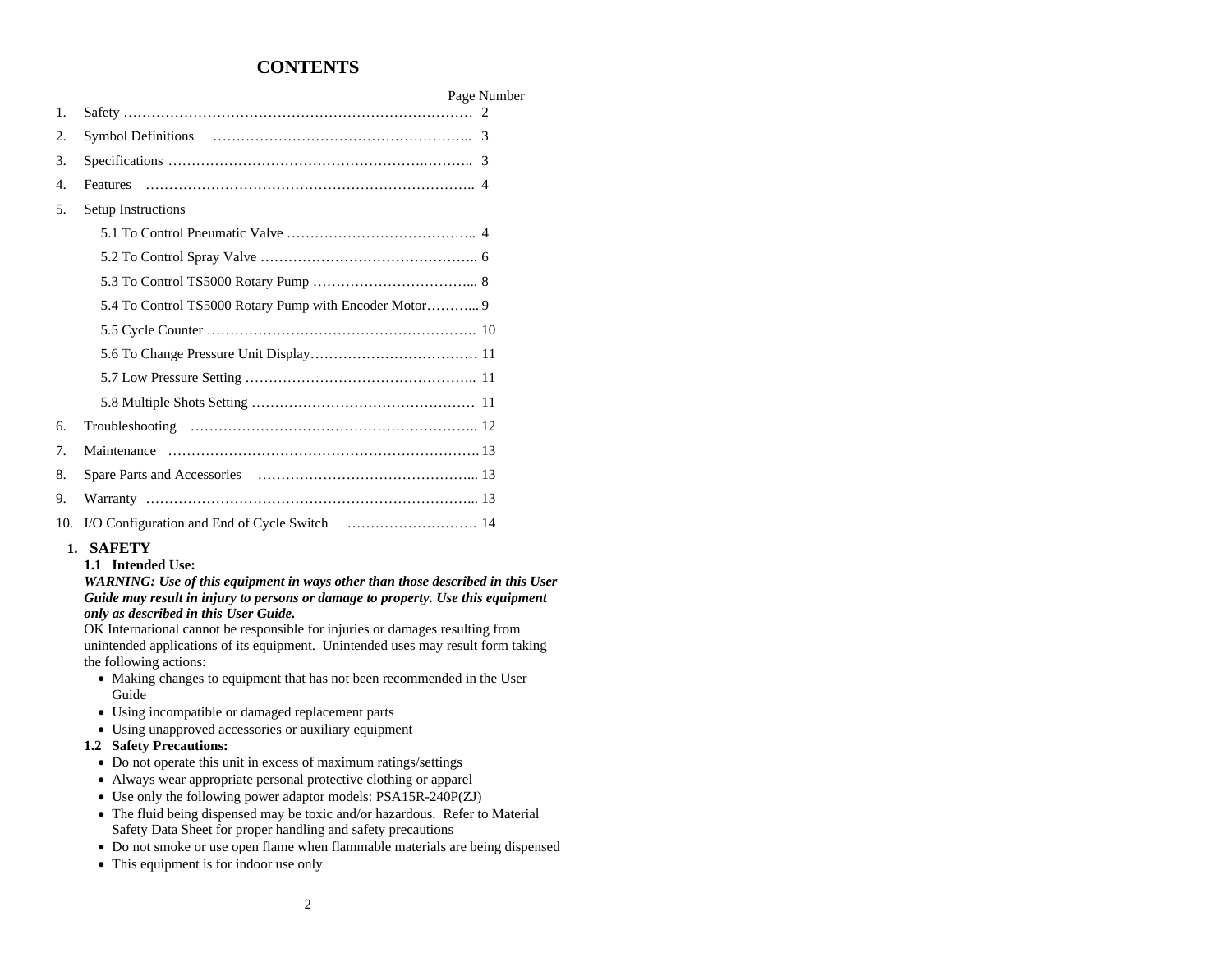# 10. I/O 구성 및 주기 피드백의 종료

디스펜스 공정 중에 오픈 콜렉터 회로는 닫히고 밸브가 토출 되고 있을 때는 닫혀 있게 된다.

그리고 pin 3 과 pin 4 는 다른 구성품과 동시에 작동되도록 하는 피드백 신호이다. 외부전원은 5-24 VDC(직류)에 동작되어 회로를 통하도록 되어 있다.

소비전력은 250mA 초과 되지 않아야 하며, 전기적 부하는 5-24VDC 범위 내 최대 250mA 전류 범위 내에서 작동되는 릴레이, 솔레노이드, 계수기 LED 또는 다른 구성품들이다.

# <주의>

디스팬스 공정중 pin 3 은 접지되며,

디스팬서와 콘트롤러 를 통제하는 외부 장비는 TS500R 콘트롤러 와 같은 접지를 가져야 한다.



Pin 7, 8, and 9 = Available(사용가능함)

# **2. SYMBOL DEFINITIONS**

| <b>Symbol</b> | <b>Definition</b> |
|---------------|-------------------|
|               | Power On/Off      |
|               | Cycle Mode        |
|               | Timer             |

### **3. SPECIFICATIONS**

| Size                           | $254$ mm x 191mm x 102mm<br>(10" X 7.5" X 4.0")                                                                              |
|--------------------------------|------------------------------------------------------------------------------------------------------------------------------|
| Weight                         | 2.6 kg (5.8lbs)                                                                                                              |
| <b>Input Voltage</b>           | 24VDC                                                                                                                        |
| <b>Output Voltage Range</b>    | 0-24 VDC                                                                                                                     |
| <b>Rated Power</b>             | 15W                                                                                                                          |
| Air Input                      | 100 psi (6.9 bars) Max.                                                                                                      |
| Air Output                     | $0-100$ Psi $(6.9$ bar)                                                                                                      |
| <b>Pollution Degree</b>        | П                                                                                                                            |
| <b>Installation Category</b>   | I                                                                                                                            |
| Indoor Use                     | Altitude up to $2,000m$ $(6,562ft)$                                                                                          |
| <b>Operating Temperature</b>   | 0°C to 50°C (32°F to 122°F)                                                                                                  |
| <b>Storage Temperature</b>     | $-10^{\circ}$ C to 60 <sup>°</sup> C (14 <sup>°</sup> F to 140 <sup>°</sup> F)                                               |
| Max. Relative Humidity         | 80% for temperature up to 31°C (87.8°F) Decreasing<br>linearly to 50% relative humidity at $40^{\circ}$ C (104 $^{\circ}$ F) |
| Timer                          | $0.008 - 60.000$ seconds                                                                                                     |
| Cycle Mode                     | Timed, Interrupt, Purge                                                                                                      |
| <b>Timing Repeat Tolerance</b> | $+/-$ 0.001%                                                                                                                 |
| <b>Cycle Rate</b>              | 900 cycles/min                                                                                                               |
| <b>LCD</b>                     | 20 X 4 display segments                                                                                                      |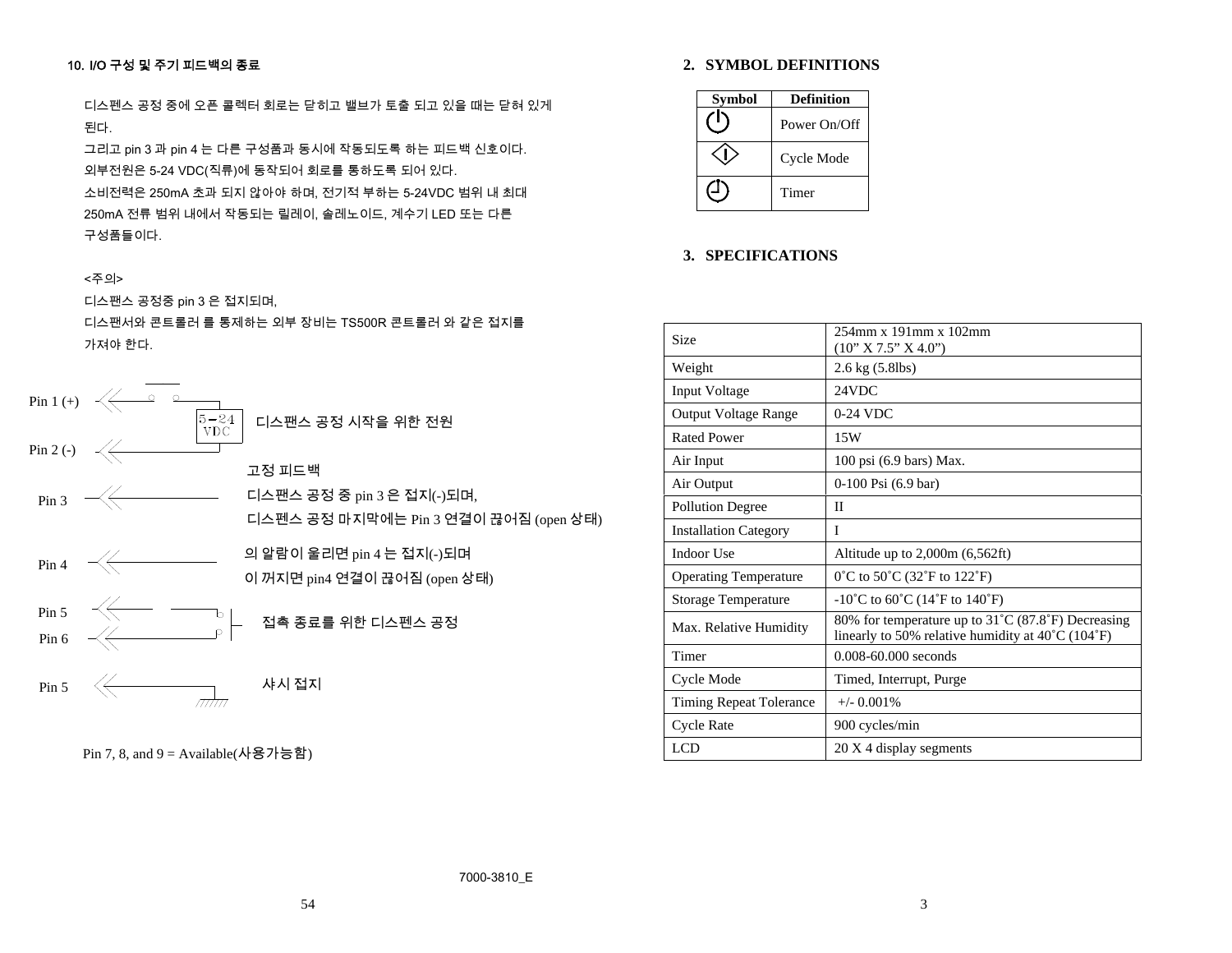

**Figure 1.0**

| <b>Items</b> | <b>Description</b>       | <b>Items</b> | <b>Description</b>          |
|--------------|--------------------------|--------------|-----------------------------|
|              | <b>Power Button</b>      | 8            | <b>Motor Drive Outlet</b>   |
|              | Mode Button              | 9            | Foot Switch Receptacle      |
|              | Set up/Save Button       | 10           | <b>Power Receptacle</b>     |
|              | Display                  | 11           | <b>I/O</b> Connection       |
|              | Air Outlet (Unregulated) | 12           | Air Inlet                   |
| 6            | Air Pressure Regulator   | 13           | <b>Accessory Air Outlet</b> |
|              | Air Outlet (Regulated)   |              |                             |

# **5. SETUP INSTRUCTIONS**

### *5.1 TO CONTROL PNEUMATIC VALVE*

*CAUTION: A 5-micron filter (TSD800-6) must be installed with the unit to ensure proper air filtration.* 



### 7. 유지 보수

디스펜서는 상대적으로 유지 보수가 필요 없도록 설계, 제작되었습니다. 문제 없이 작동시키려면 아래의 단계들에 따라 주십시오:

- 1. 공급되는 공기는 반드시 청결하고 건조해야 합니다.
- 2. 습도가 과다하거나 용제가 포화 상태인 곳에 장치를 연결하지 않도록 하십시오.
- 3. 100 psi (6.9 bars)가 넘는 곳에 공기 공급 장치를 연결하지 마십시오.
- 4. 반드시 아밀 알코올만을 사용하여 주 동체 표면을 청소해 주십시오.
- 5. 연한 천을 이용하여 LCD 를 닦아주십시오.

# 8. 예비 부품 및 부장품

TS500R 의 예비 부품과 부장품 정보를 보시려면 TS500R 사용설명서 웹 페이지 http://www.techconsystems.com 을 방문하십시오.

# 9. 제한 보증

OK International 은 최초 구매자를 대상으로 소재 및 제조 상의 결함에 한해 일(2)년 동안 본 제품을 보증하여 드리되, 일반적인 마모나 긁힘, 오용 및 잘못된 설치 등은 제외합니다. 보증에 의거하여 결함이 있는 제품이나 부장품 및 부품은 (OK International 의 결정에 따라) 무료로 수리 또는 교환해 드립니다. 보증에 의거, 결함이 있는 제품을 구매하신 고객께서는 지정된 OK International 공인 서비스 센터로 제품을 보내시기 전에 가까운 OK International 사무소나 유통 업체에 연락하셔서 반품 인증을 받아주시기 바랍니다. 가장 가까운 OK International 사무소나 유통 업체에 관한 정보는 www.techconsystems.com 을 방문하셔서 확인할 수 있습니다. OK International 은 통보 없이 엔지니어링 제품을 변경할 권리를 가지고 있습니다.

**Figure 2.0**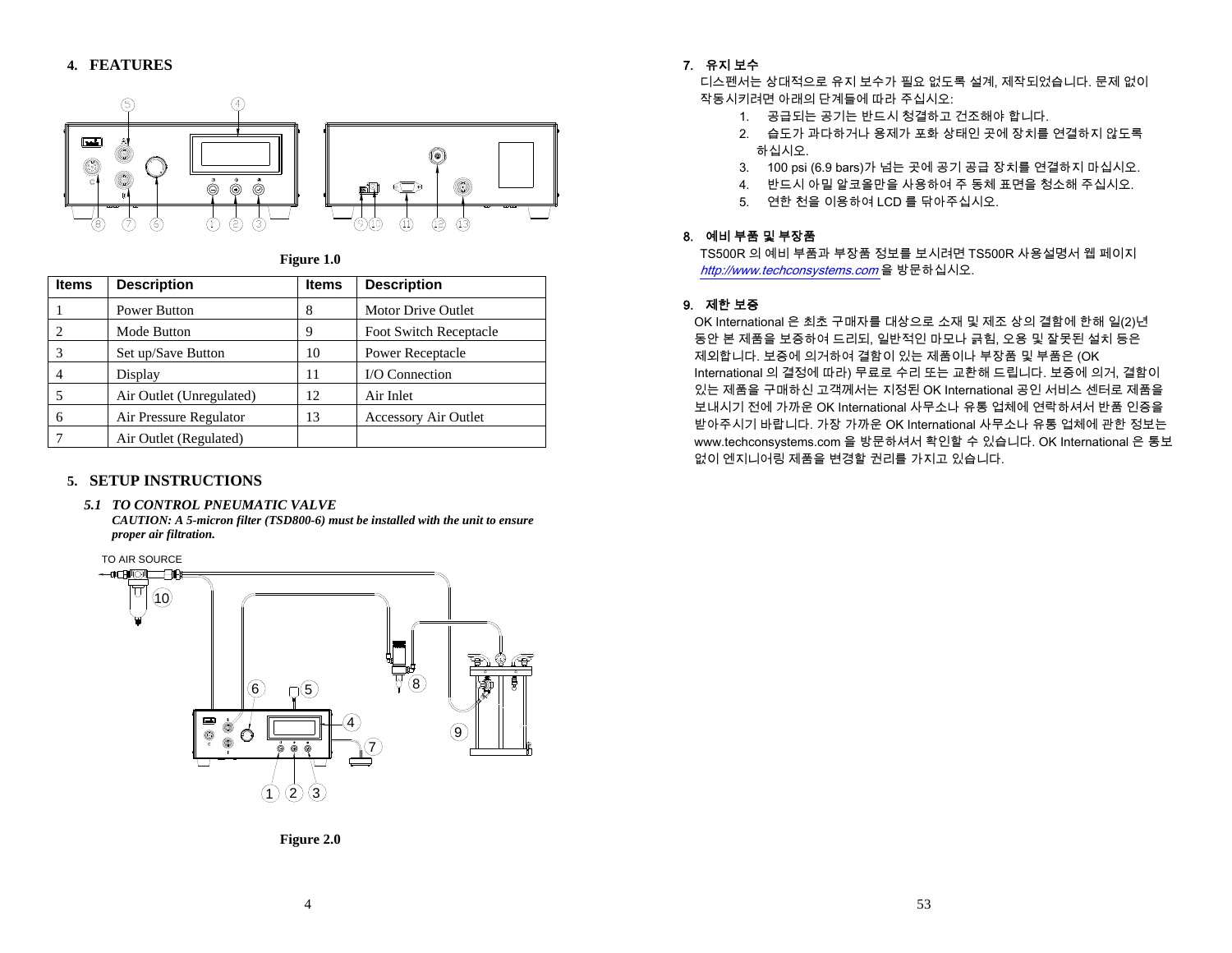# 6. 문제 해결

| 문제       | 가능한 원인              | 해결책             |
|----------|---------------------|-----------------|
| LCD 에 불이 | ● 전원이 들어오지 않음       | ● 전원 코드 연결 점검   |
| 들어오지 음   |                     | ● 전원을 켬         |
| 시스템이     | ● 공급된 압력이 설정 압력     | ● 공급된 압력을 높임    |
| 가동되지 않음  | 아래로 떨어졌음            |                 |
|          | ● 페달 스위치가 연결되어 있지   | ● 페달 스위치 연결 확인  |
|          | 않았거나 올바르게 연결되지      |                 |
|          | 않음                  | ● 페달 스위치를 수리 또는 |
|          | ● 페달 스위치 결함         | 교체해야 함          |
|          |                     | ● 전원 코드를 빼고 공기  |
|          | ● 배선 파손 또는 장치 내부 연결 | 공급을 차단함. 덮개를    |
|          | 이완                  | 열고 배선 파손이나      |
|          |                     | 연결이 헐거워지지       |
|          |                     | 않았는지 확인함        |
|          | ● 관형 코일 결함          | ● 관형 코일 교체      |
|          | ● PC 보드 결함          | ● PC 보드 교체      |
|          |                     |                 |
| 시스템에     | ● 공기 압력 부족          | ● 공기 공급 압력 증대   |
| 압력이      | ● 공기 호스가 꽂혀있지 않음    | ● 연결 확인         |
| 가해지지 않음  | ● 조정기 결함            | ● 조정기 교체        |
| 모터가      | ● 페달 스위치 연결이 헐거움    | ● 페달 스위치 연결 확인  |
| 반응하지 않음  | ● 모터 케이블 연결이 헐거움    | ● 모터 케이블 연결 확인  |
|          | ● 입력 전압이 너무 낮음      | ● 입력 전압 증대      |
|          | ● 지나치게 낮은 디스펜스 시간   | ● 디스펜스 시간 연장    |
| 디스펜스가    | ● 점착 재료 내의 기포       | ● 재료의 공기 빼기     |
| 일정하지 않음  | ● 지나치게 낮은 디스펜스 시간   | ● 디스펜스 시간 연장    |
|          | ● 디스펜스 needle 막힘    |                 |
|          |                     | ● needle 교체     |

| <b>Items</b> | <b>Description</b>  | <b>Items</b> | <b>Description</b>             |
|--------------|---------------------|--------------|--------------------------------|
|              | <b>Power Button</b> | 6            | Air pressure regulator knob    |
|              | Mode Button         |              | Footswitch                     |
|              | <b>Set Button</b>   | 8            | Pneumatic Valve (not included) |
|              | <b>LCD</b> Display  |              | Fluid Reservoir (not included) |
|              | Power Adapter       | 10           | Air Filter                     |

### **5.1.1 Connecting The Unit:** (Refer to Figure 2.0)

- 1. Connect the power cord, foot switch and air hose to the back of the unit. Make sure the air inlet pressure is 70 psi (4.8 bar) or higher.
- 2. Press the Power button (1) to turn on the unit.
- 3. Connect Valve air hose to Port A. *NOTE: Pressure in Port A can be monitored by the low pressure setting but is not regulated by the air regulator in the unit. It delivers the same pressure as the inlet pressure. On the other hand, pressure in Port B is regulated but it is not linked to the low pressure setting.*
- 4. Press the Mode (2) and Set button (3) simultaneously until "VALVE" appears on the top right hand corner of the Display as shown in Figure 3.0





### **5.1.2 Program selection**

- 1. Press the Set button (3) to highlight the program number selection.
- 2. Press the (+) or (-) buttons to select desired program.
- 3. Press the Set button (3) to exit.

### **5.1.3 Manual/Purge Dispense Cycle Setting:**

- 1. Press the Mode button (2) until "PURGE" appears on the Display.
- 2. Press and hold the Foot Switch to activate dispense cycle.

### **5.1.4 Automatic Dispense Cycle Setting:**

- 1. Push the Mode button (2) to select "TIMED MODE" or "INTERRUPT".
- 2. Press and hold the Set button (3) for two seconds to enter set up screen. The last digit of the dispense time will be highlighted.
- 3. Press the Set button (3) to move the cursor to the next position.
- 4. Press the (+) or (-) button to set the time
- 5. Press and hold the Set button (3) for two seconds to save the data.
- 6. If the unit is in "TIMED MODE" mode, press and release the Foot Switch to activate the timed dispense cycle.
- 7. If the unit is in "INTERRUPT", press and hold the Foot Switch until the dispense cycle is completed. The dispense cycle can be disrupted if the Foot Switch is released and resumed when the Foot Switch is depressed again.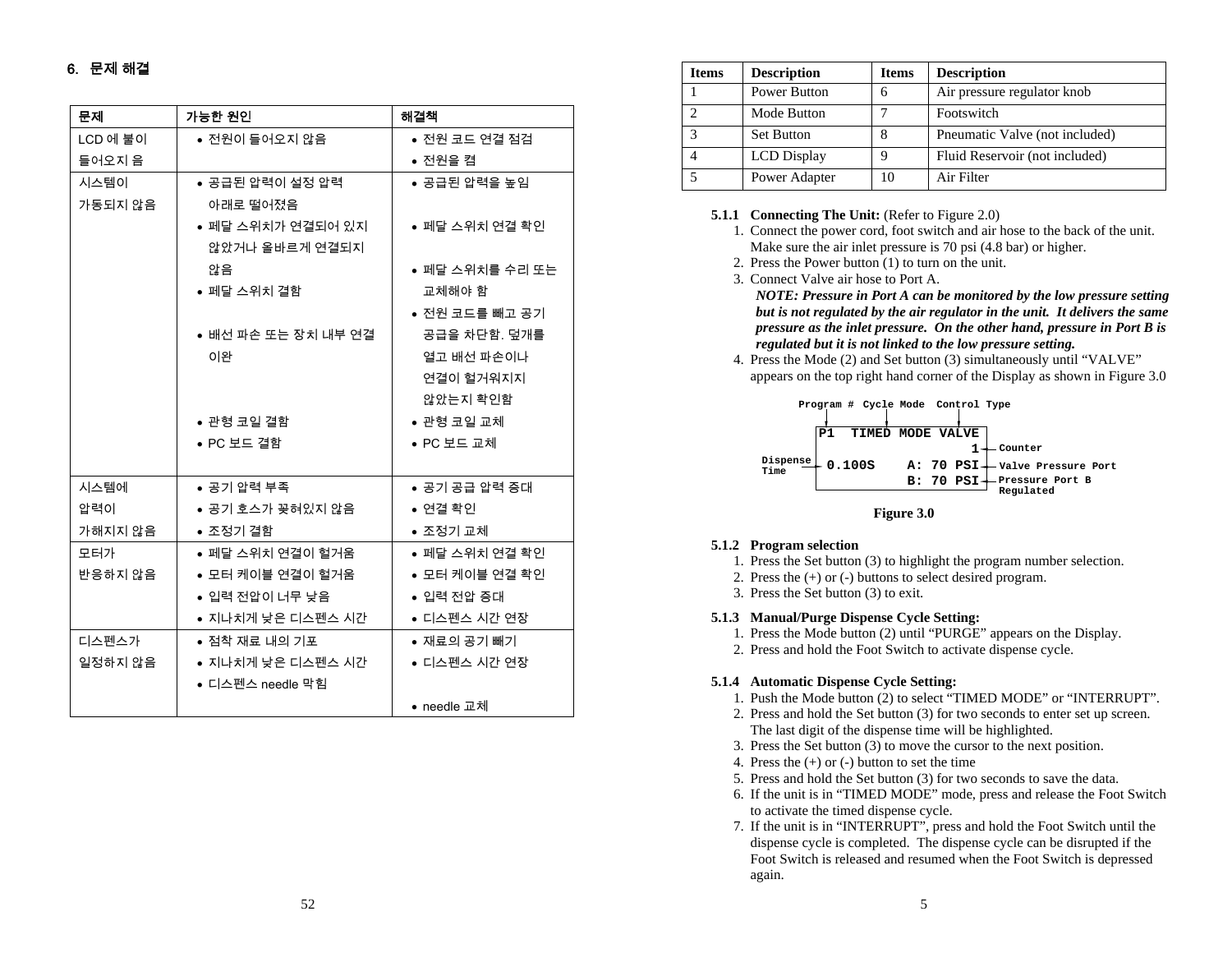# **5.1.5 Teach Mode Setting**

*In the teach mode, the dispense time will be accumulated as long as the foot switch is depressed. This is helpful in determining required dispense time when dispense output is unknown.* 

- 1. Push the Mode button (2) to select "INTERRUPT".
- 2. Press and hold the Set button (3) to enter the teach mode. The time will show "0.000" in the LCD.
- 3. Press and hold down Foot switch. Dispense time will be accumulated.
- 4. Release Foot Switch when desired amount of fluid is dispensed.
- 5. Press and hold the Set button (3) for two seconds to save the data.
- 6. Press the Mode button (2) to switch the "TIMED MODE" mode.
- 7. The dispenser is now set to repeat this timed cycle.

### *5.2 TO CONTROL SPRAY VALVE*

*CAUTION: A 5-micron filter (TSD800-6) must be installed with the unit to ensure proper air filtration.* 





| Items | <b>Description</b> | <b>Items</b> | <b>Description</b>             |
|-------|--------------------|--------------|--------------------------------|
|       | Power Button       | 6            | Air pressure regulator knob    |
|       | Mode Button        |              | Foot Switch                    |
|       | <b>Set Button</b>  | 8            | Pneumatic Valve (not included) |
|       | <b>LCD</b> Display | Q            | Fluid Reservoir (not included) |
|       | Power Adapter      | 10           | Air Filter                     |

# **5.2.1 Connecting The Unit: (**Refer to Figure 4.0)

- 1. Connect the power cord, foot switch and air hose to the back of the unit. Make sure the air inlet pressure is 70 psi (4.8 bars) or higher.
- 2. Press the Power button (1) to turn on the unit.
- 3. Connect Valve air hose to Port A and Atomize air hose to Port B.

**5.7 저압 설정 (**그림 9.0 참조)

저압 설정은 공장에서 70 Psi (4.8 bars)로 미리 설정됩니다. 공급된 압력이 70 Psi (4.8 bars) 아래로 떨어지면 장치가 작동하지 않게 됩니다. 저압 설정 포인트를 변경하려면, 아래 단계들을 따르십시오.

- 1. 디스펜스 주기를 "TIMED MODE" 모드로 설정합니다.
- 2. 설정 버튼 (3)을 2 초간 눌러 설정 화면으로 들어갑니다.
- 3. (+)와 (-) 버튼을 동시에 누르면 그림 6.0 에서 보인 바와 같이 디스플레이에 저압 설정 포인트가 나타날 것입니다.
- 4. 설정 버튼 (3)과 (+) 버튼을 동시에 누르면 설정 포인트가 증가합니다.
- 5. 설정 버튼 (3)과 (-) 버튼을 동시에 누르면 설정 포인트가 감소합니다.
- 6. 설정 버튼 (3)을 2 초간 눌러 데이터를 저장합니다.



그림 10.0

# 5.8 복복수 발사 설정:

TS500R 에는 최대 10 회의 개별 또는 순차 발사가 저장될 수 있습니다. 순차 모드는 수의 순서대로 활성화 됩니다.

- 1. "5.1.2 프로그램 선택" 절과 "5.1.4 자동 디스펜스 주기 설정" 절의 단계들에 따라 원하는 프로그램의 디스펜스 시간을 설정하십시오.
- 2. 모드 버튼 (2)를 2 초 동안 눌러 순차 모드를 켭니다.
- 3. 설정 버튼 (3)을 눌렀다가 놓아 순차 프로그램 설정 모드에 들어갑니다.
- 4. (+)나 (-) 버튼을 눌러 디스펜스 될 프로그램의 수를 설정하십시오.
- 5. 설정 버튼 (3)을 눌렀다가 놓아 선택된 순차 발사 프로그램을 저장합니다.
- 6. 페달 스위치를 밟아 순차 디스펜스 주기를 활성화시킵니다.
- 7. 모드 버튼 (2)를 2 초 동안 눌러 순차 모드를 빠져 나갑니다.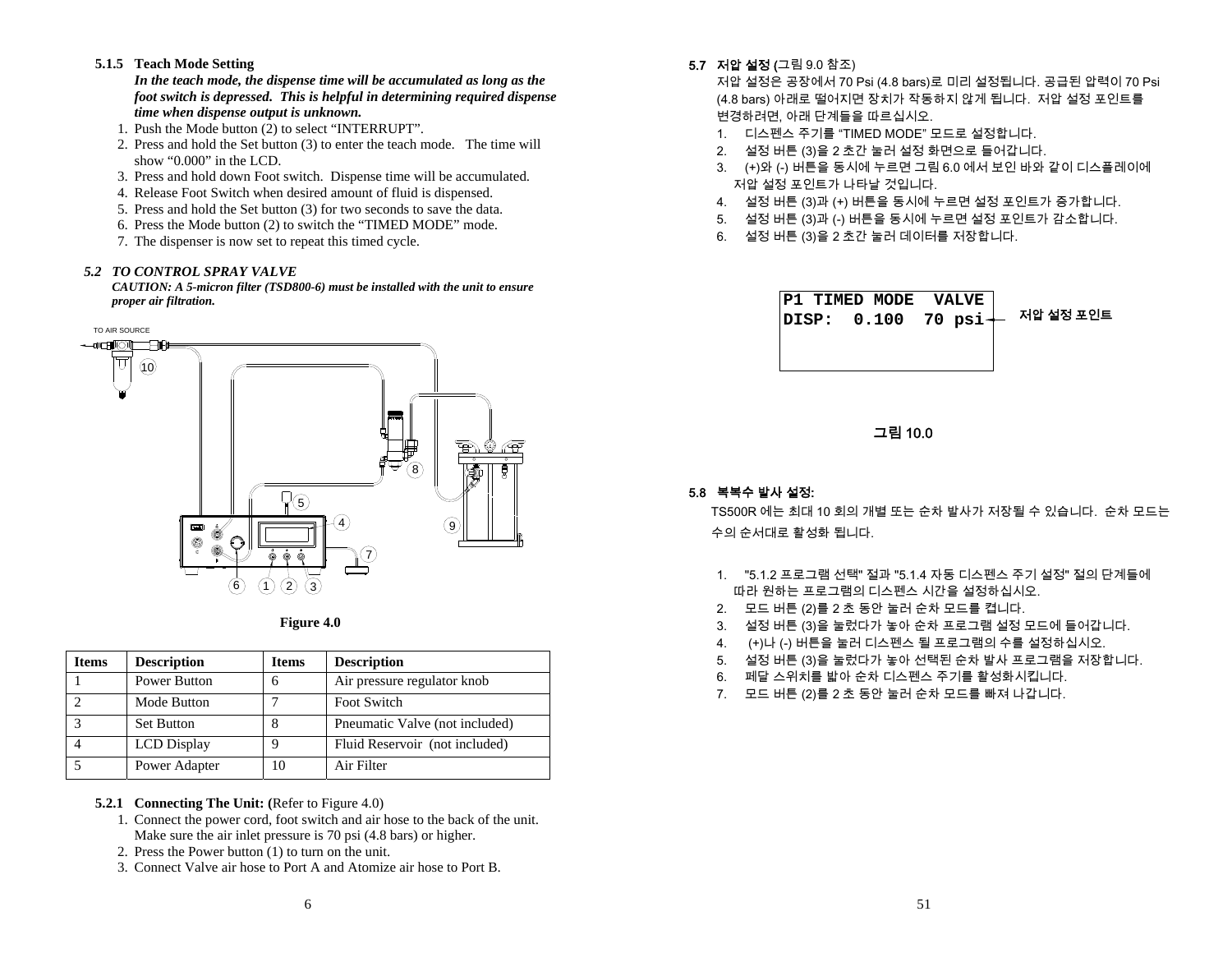### **5.4.2 프로그램 선택:** 5.3.2 절의 단계들을 따르십시오.

**5.4.3 수동/정화 디스펜스 주기:** 5.3.3 절의 단계들을 따르십시오.

5.4.4 자동 디스펜스 주기 설정: 5.3.4 절의 단계들을 따르십시오.

# 5.4.5 인코더 카운트의 반복 설정:

인코더 카운트의 기본설정 최대값은 60,000P 입니다. 하지만 ITERATION(반복) "Itr" 기능이 있어서 디스펜스 지속시간을 최대 4 배 (240,000 카운트)까지 늘여서 사용할 수 있습니다.

- 1. 설정 버튼 (3)을 2 초 동안 눌러 설정 화면으로 들어갑니다.
- 2. "Itr"이 나타날 때까지 전원 버튼 (1)과 모드 버튼 (2)를 동시에 (3 회) 누릅니다.
- 3. 설정 버튼 (3)과 (+) 버튼을 동시에 누르면 반복 회수를 늘립니다.
- 4. 설정 버튼 (3)과 (-) 버튼을 동시에 누르면 반복 회수를 줄입니다.
- 5. 설정 버튼 (3)을 눌러 데이터를 저장하고 메인 화면으로 돌아갑니다.

# 인

5.5 주기 카운터 (그림 9.0 참조)

주기 카운터는 활성화되는 자동 디스펜스 주기의 횟수를 기록합니다. 최대 60,000 주기까지 기록할 수 있습니다. 카운터를 재설정하려면, 아래의 단계들을 따르십시오:

- 1. 설정 버튼 (3)을 2 초간 눌러 설정 화면으로 들어갑니다.
- 2. 설정 버튼 (3)과 모드 버튼 (2)를 동시에 눌러 카운터를 소거합니다.
- 3. 설정 버튼 (3)을 2 초간 눌러 설정 화면에서 빠져나옵니다.



# 그림 9.0

# 5.6 압력 단위 디스플레이를 변경하려면 (그림 9.0 참조)

기본으로 설정된 압력 단위 디스플레이는 "psi"입니다. 압력 단위 디스플레이를 ""bar"로 변경하려면 아래의 단계들을 따르십시오.

- 1. 설정 버튼 (3)을 2 초간 눌러 설정 화면으로 들어갑니다.
- 2. (+)와 (-) 버튼을 동시에 두 번 누릅니다. 단위 "psi"가 깜박이게 됩니다.
- 3. 설정 버튼 (3)과 (+) 버튼을 동시에 누르면 단위 디스플레이가 "bar"로 변경됩니다. 단위 디스플레이를 다시 "psi"로 변경할 때도 이 과정을 반복합니다.
- 4. 설정 버튼 (3)을 2 초간 눌러 설정 화면에서 빠져나옵니다.

4. Press the Mode (2) and Set up button (3) simultaneously until "SPRAY" appears on the top right hand corner of the Display.



# **Figure 5.0**

**5.2.2 Program selection** 

Follow step 1 to 4 in Section 5.1.2

# **5.2.3 Manual/Purge Dispense Cycle Setting:**

*Note: A complete spray cycle consists of: Pre-Spray, Spray and Post-Spray* 

- 1. Press the Mode button (2) until "PURGE" appears on the Display.
- 2. Press and hold the Set button (3) for two seconds to enter set up screen. The last digit of the Pre-Spray time (PRE) will be highlighted.
- 3. Press the (+) or (-) button to set the time.
- 4. Press and hold the Set button (3) for two seconds to move the cursor to the Post-Spray time (POST).
- 5. Press the Set button (3) to move the cursor to the next position.
- 6. Press the  $(+)$  or  $(-)$  button to set the time.
- 7. Press and hold the Set button (3) for two seconds to save the data.
- 8. Turn up the Atomized air pressure by rotating the Air pressure regulator knob (6) until the desired pressure is indicated on the Display.

*Note: Pressure in Port A can be monitored by the low pressure setting but is not regulated by the air regulator in the unit. It delivers the same pressure as the inlet pressure. On the other hand, pressure in Port B is regulated but it is not linked to the low pressure setting.* 

9. Press and hold the Foot Switch to activate spray cycle.

# **5.2.4 Automatic Dispense Cycle Setting:**

- 1. Push the Mode button (2) to select "TIMED MODE" or "INTERRUPT" mode.
- 2. Press and hold the Set button (3) for two seconds to enter set up screen. The last digit of the Spray time/Dispense time (DISP) will be highlighted.
- 3. Press the (+) or (-) button to set the time
- 4. Press and hold the Set button (3) for two seconds to move the cursor to the Pre-Spray time (PRE) and repeat this step to go to Post-Spray time (POST).
- 5. Press the Set button (3) to move the cursor to the next position.
- 6. Press the (+) or (-) button to set the time
- 7. Press and hold the Set button (3) for two seconds to save the data.
- 8. If the unit is in "TIMED MODE" mode, press and release the Foot Switch to activate the timed spray cycle.
- 9. If the unit is in "INTERRUPT" mode, press and hold the Foot Switch until the dispense cycle is completed. The dispense cycle can be disrupted if the Foot Switch is released and resumed when the Foot Switch is depressed again.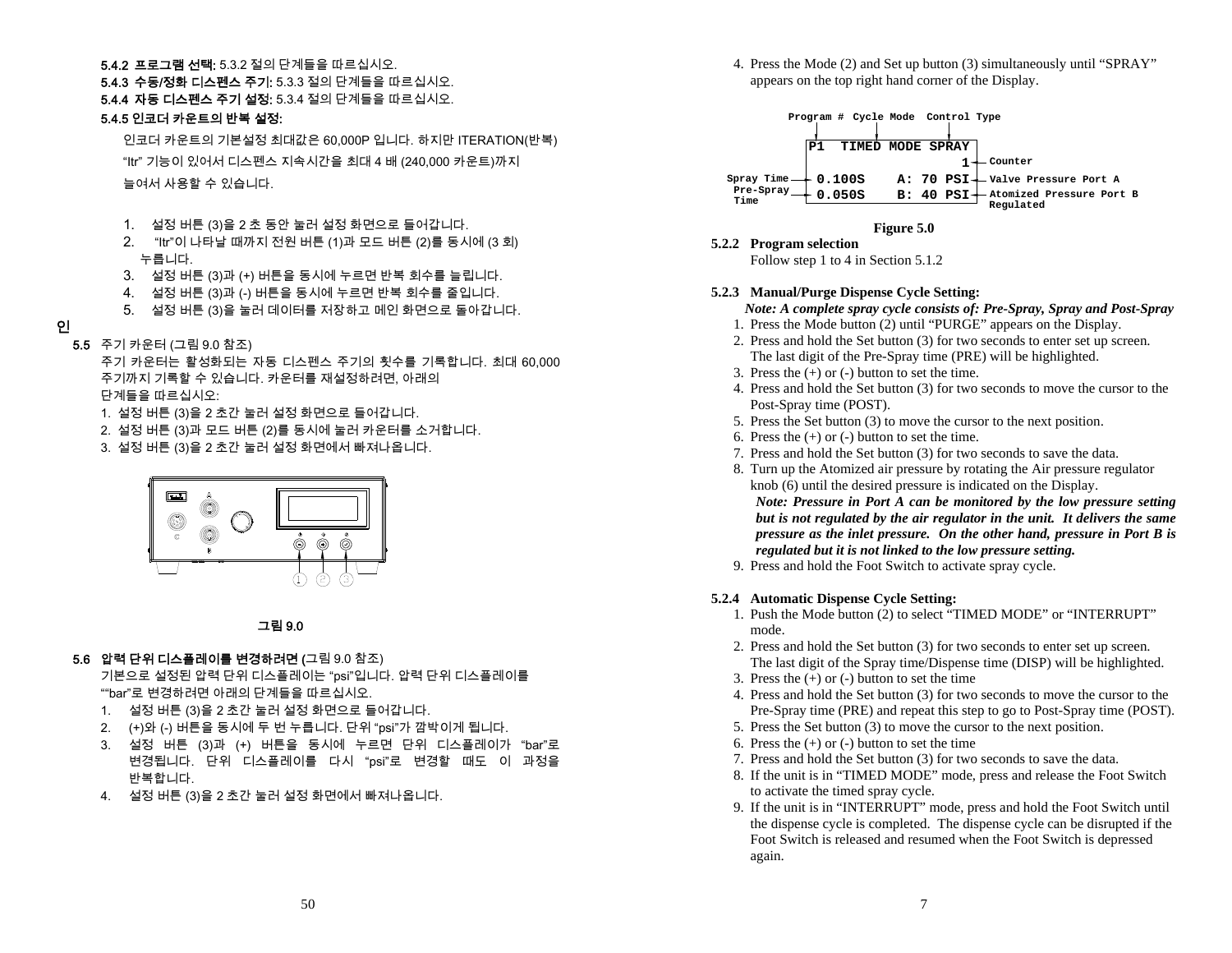### **5.3 TO CONTROL STANDARD TS5000 ROTARY PUMP**

*CAUTION: A 5-micron filter (TSD800-6) must be installed with the unit to ensure proper air filtration.* 



**Figure 6.0** 

| <b>Items</b> | <b>Description</b> | <b>Items</b>  | <b>Description</b>                |
|--------------|--------------------|---------------|-----------------------------------|
|              | Power Button       | 6             | Air pressure regulator knob       |
|              | Mode Button        | ┑             | Foot Switch                       |
|              | <b>Set Button</b>  | 8             | TS5000 Rotary Pump (not included) |
| 4            | <b>LCD</b> Display | 9             | Air Filter                        |
|              | Power Adapter      | $\mathbf{10}$ | Material reservoir (Not included) |

- **5.3.1 Connecting The Unit:** (Refer to Figure 6.0 for detail)
	- 1. Connect the power cord, foot switch and air hose to the back of the unit.
	- 2. Connect Motor Cable to Port C.
	- 3. Connect syringe air hose to Port B (regulated, pulsed air signal) If constant air pressure is required, connect syringe air hose to accessory air outlet port located in the rear of the unit, port #14 in figure 1.0
	- 4. Press the Power button (1) to turn on the unit.
	- 5. Press the Mode (2) and Set up button (3) simultaneously until "PUMP" appears on the top right hand corner of the Display.



# 5.3.4 자동 디스펜스 주기 설정:

- 1. 모드 버튼 (2)를 눌러 "TIMED MODE" 또는 "INTERRUPT" 모드를 선택합니다.
- 2. 설정 버튼 (3)을 2 초간 눌러 설정 화면으로 들어갑니다. 디스펜스 시간 (DISP)이 밝게 표시됩니다.
- 3. (+) 또는 (-) 버튼을 눌러 시간을 선택합니다.
- 4. 설정 버튼 (3)을 2 초 동안 누르고 있으면 커서가 역전 시간으로 이동합니다.
- 5. (+) 또는 (-) 버튼을 눌러 역전 시간을 선택합니다.
- 6. 설정 버튼 (3)을 눌러 커서를 다음 위치로 이동합니다.
- 7. 설정 버튼 (3)을 2 초 동안 누르고 있으면 커서가 출력 전압으로 이동합니다.
- 8. (+) 또는 (-) 버튼을 눌러 전압을 선택합니다.
- 9. 설정 버튼 (3)을 2 초간 눌러 데이터를 저장합니다.
- 10. 장치가 "TIMED MODE" 모드에 있을 경우, 페달 스위치를 눌렀다가 놓으면 시간설정 디스펜스 주기가 활성화됩니다.
- 11. 장치가 "INTERRUPT" 모드에 있을 경우, 디스펜스 주기가 완료될 때까지 페달 스위치를 누른 채로 있으십시오. 페달 스위치를 놓으면 디스펜스 주기가 중단되며 다시 페달 스위치를 누르면 재개됩니다.

# 5.4 인코더 모터가 있는 로터리 펌프 제어 방법

인코더 모터가 있는 로터리 펌프의 제어 절차는 표준 로터리 펌터의 제어 절차와 매우 비슷합니다. 인코더 카운트 값의 범위는 1 부터 60,000 카운트까지입니다.

# **5.4.1 장치 연결 :**  세부 사항은 그림 6.0 참조

- 1. 전원선과 페달 스위치 그리고 에어 호스를 본 장치의 후면에 연결합니다.
- 2. 인코더 모터 케이블을 포트 C 에 연결합니다.

# 참고: 인코더 모터 케이블, DX-ECABLE 은, 별도로 구입하셔야 합니다.

- 3. 세척기 에어 호스를 포트 B 에 연결합니다 (조정됨, 펄스 공기 신호). 일정한 공기 압력이 필요하면, 세척기 에어 호스를 장치 후면에 위치한, 그림 1.0 의 14 번 포트, 부장품 공기 배출 포트에 연결하십시오.
- 4. 전원 버튼 (1)을 눌러 장치를 가동시킵니다.
- 5. 디스플레이의 상단 우측 코너에 "PUMP-E"가 나타날 때까지 모드 (2)와 설정 버튼 (3)을 동시에 누르십시오.



그림 8.0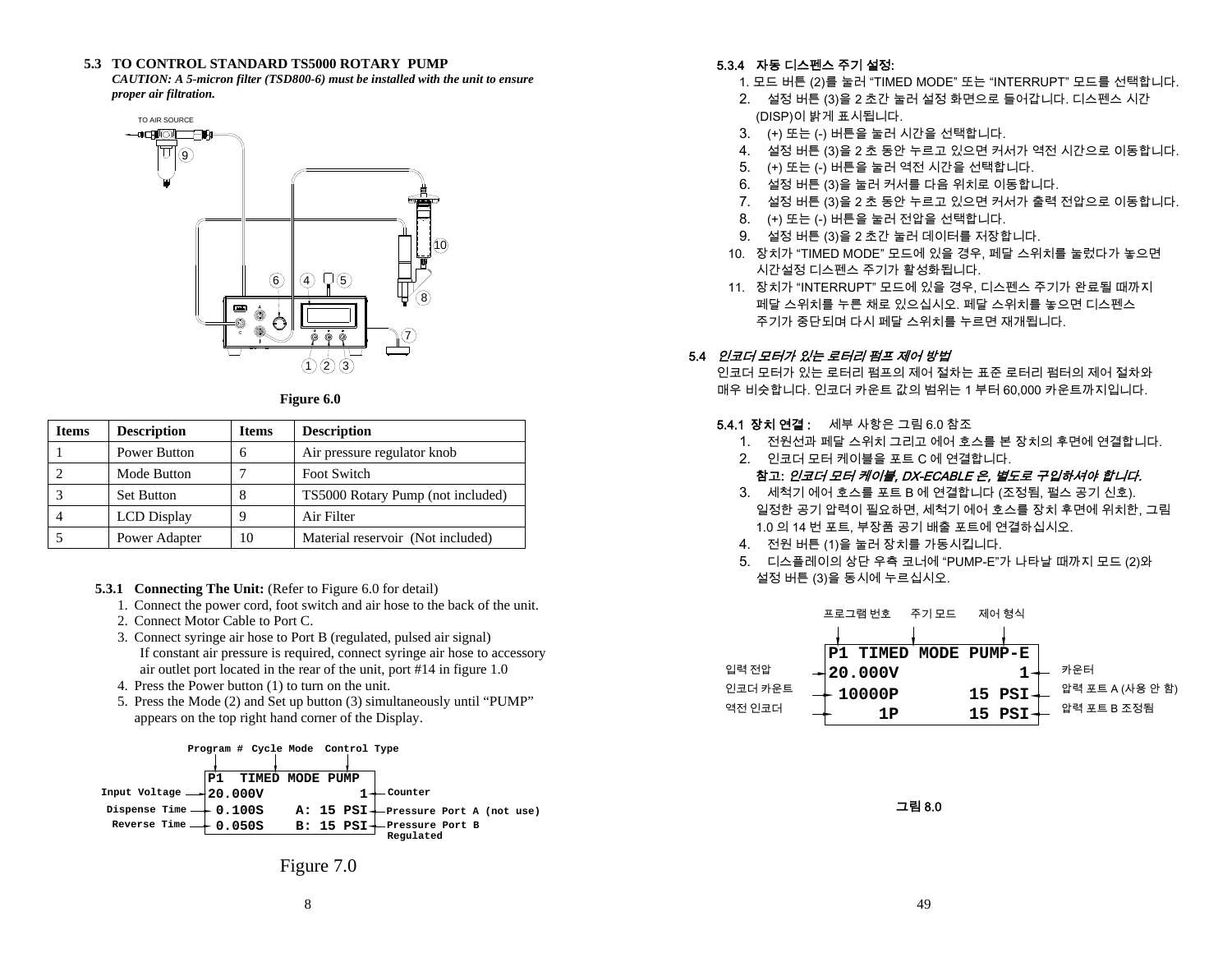| 항목 | 설명        | 항목 | 설명                      |
|----|-----------|----|-------------------------|
|    | 전원 버튼     | 6  | 공기 압력 조정기 손잡이           |
| 2  | 모드 버튼     |    | 페달식 스위치                 |
| 3  | 설정 버튼     | 8  | TS5000 로터리 펌프 (포함되지 않음) |
|    | LCD 디스플레이 | 9  | 공기 필터                   |
| 5  | 전원 어댑터    | 10 | 재료 저장조 (포함되지 않음)        |

### **5.3.1 장치 연결** (세부 사항은 그림 6.0 참조)

- 1. 전원선과 페달 스위치 그리고 에어 호스를 본 장치의 후면에 연결합니다.
- 2. 모터 케이블을 포트 C 에 연결합니다.
- 3. 세척기 에어 호스를 포트 B 에 연결합니다 (조정됨, 펄스 공기 신호). 일정한 공기 압력이 필요하면, 세척기 에어 호스를 장치 후면에 위치한, 그림 1.0 의 13 번 포트, 부장품 공기 배출 포트에 연결하십시오.
- 4. 전원 버튼 (1)을 눌러 장치를 가동시킵니다.
- 5. 디스플레이의 상단 우측 코너에 "PUMP"가 나타날 때까지 모드 (2)와 설정 버튼 (3)을 동시에 누르십시오.





### 5.3.2 프로그램 선택

5.1.2 절의 1 ~ 4 단계를 따르십시오

### 5.3.3 수동/정화 디스펜스 주기 설정:

- 1. 디스플레이에 원하는 압력이 표시될 때까지 공기 압력 조정기 손잡이 (6)을 돌려 공기 압력을 높여주십시오.
- 2. 디스플레이에 "PURGE(정화)"가 나타날 때까지 모드 버튼 (2)를 누릅니다.
- 3. 페달 스위치를 누른 채로 있으면 수동 주기가 활성화 됩니다.

모터 역전 시간과 출력 전압을 설정할 때는 아래의 지시를 따르십시오:

- 4. 설정 버튼 (3)을 2 초간 눌러 설정 화면으로 들어갑니다. 모터 역전 시간이 밝게 표시됩니다.
- 5. (+) 또는 (-) 버튼을 눌러 모터 역전 시간을 선택합니다.
- 6. 설정 버튼 (3)을 2 초 동안 누르고 있으면 커서가 출력 전압으로 이동합니다.
- 7. (+) 또는 (-) 버튼을 눌러 전압을 선택합니다.
- 8. 설정 버튼 (3)을 2 초간 눌러 데이터를 저장합니다.
- 9. 페달 스위치를 누른 채로 있으면 수동 주기가 활성화 됩니다.

### **5.3.2 Program selection:**

Follow step 1 to 4 in Section 5.1.2

### **5.3.3 Manual/Purge Dispense Cycle Setting:**

- 1. Turn up the air pressure by rotating the Air pressure regulator knob (6) until the desired pressure is indicated on Display.
- 2. Press the Mode button (2) until "PURGE" appears on the Display.
- 3. Press and hold the Foot Switch to activate Manual cycle.

*Follow instructions below to set motor reverse time and output voltage:* 

- 4. Press and hold the Set button (3) for two seconds to enter set up screen. The motor reverse time will be highlighted.
- 5. Press the (+) or (-) button to set the motor reverse time.
- 6. Press and hold the Set button (3) for two seconds to move the cursor to the output voltage.
- 7. Press the (+) or (-) button to change the voltage value.
- 8. Press and hold the Set button (3) for two seconds to save the data.
- 9. Press and hold the Foot Switch to activate Manual cycle.

### **5.3.4 Automatic Dispense Cycle Setting:**

- 1. Push the Mode button (2) to select "TIMED MODE" or "INTERRUPT" mode.
- 2. Press and hold the Set button (3) for two seconds to enter set up screen. The dispense time (DISP) will be highlighted.
- 3. Press the (+) or (-) button to set the time.
- 4. Press and hold the Set button (3) for two seconds to move the cursor to the reverse time.
- 5. Press the (+) or (-) button to set reverse time.
- 6. Press the Set button (3) to move the cursor to the next position.
- 7. Press and hold the Set button (3) for two seconds to move the cursor to the output voltage.
- 8. Press the (+) or (-) button to change the voltage value.
- 9. Press and hold the Set button (3) for two seconds to save the data.
- 10. If the unit is in "TIMED MODE" mode, press and release the Foot Switch to activate the timed dispense cycle.
- 11. If the unit is in "INTERRUPT" mode, press and hold the Foot Switch until the dispense cycle is completed. The dispense cycle can be disrupted if the Foot Switch is released and resumed when the Foot Switch is depressed again.

### **5.4** *TO CONTROL ROTARY PUMP WITH ENCODER MOTOR*

Procedures to control the Rotary Pump with encoder motor are very similar to procedures to control the standard Rotary Pump. The encoder count values is ranging from 1 to 60,000 counts.

- **5.4.1 Connecting The Unit:** Refer to Figure 6.0 for details
	- 1. Connect the power cord, foot switch and air hose to the back of the unit.
	- 2. Connect Encoder Motor Cable to Port C.
	- **Note:** *Encoder motor cable, DX-ECABLE, must be purchased separately.*
	- 3. Connect syringe air hose to Port B (regulated, pulsed air signal).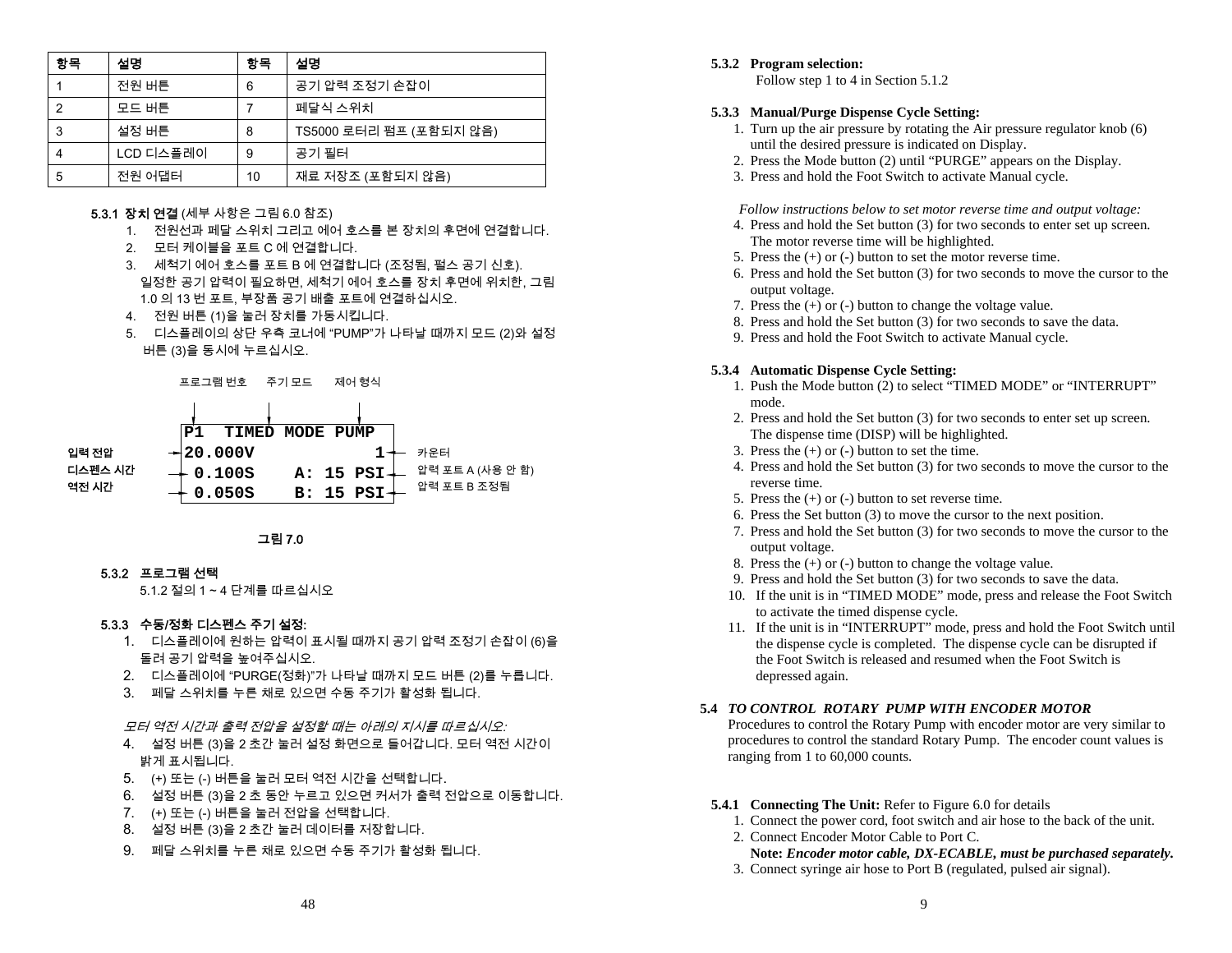If constant air pressure is required, connect syringe air hose to accessory air outlet port located in the rear of the unit, port #13 in figure 1.0

- 4. Press the Power button (1) to turn on the unit.
- 5. Press the Mode (2) and Set up button (3) simultaneously until "PUMP-E" appears on the top right hand corner of the Display.





- **5.4.2 Program Selection:** Follow steps in Section 5.3.2
- **5.4.3 Manual/Purge Dispense Cycle:** Follow steps in Section 5.3.3
- **5.4.4 Automatic Dispense Cycle Setting:** Follow steps in Section 5.3.4

# **5.4.5 Iteration for Encoder Count Setting**

The maximum default encoder count is 60,000P. However there is an ITERATION "Itr" feature that can be used to increase the dispense duration up to 4 times (240,000 counts) without interruption.

- 1. Press and hold the Setup button (#3) for 2 seconds to enter setup screen
- 2. Press both Power button (#1) and Mode button (#2) simultaneously (3 times) until "Itr" appear.
- 3. Press both the Setup button (#3) and (+) button simultaneously to increase iteration.
- 4. Press both the Setup button (#3) and (-) button simultaneously to decrease iteration
- 5. Press the Setup button (#3) to save data and return to main screen.

# **5.5 CYCLE COUNTER (**Refer to Figure 9.0)

The cycle counter records the numbers of automatic dispense cycle being activated. Up to 60,000 cycles can be recorded. To reset the counter, follow steps below:

- 1. Press and hold Set button (3) for two seconds to enter setup screen.
- 2. Press and hold both Set button (3) and Mode button (2) simultaneously to clear the counter.
- 3. Press and hold Set button (3) for two seconds to exit setup screen.



**Figure 9.0** 

# 전달됩니다. 반면, 포트 B 의 압력은 조정되기는 하지만 저압 설정과는 연계되지 않습니다.

9. 페달 스위치를 누른 채로 있으면 스프레이 주기가 활성화 됩니다.

# 5.2.4 자동 디스펜스 주기 설정:

- 1. 모드 버튼 (2)를 눌러 "TIMED MODE" 또는 "INTERRUPT" 모드를 선택합니다.
- 2. 설정 버튼 (3)을 2 초간 눌러 설정 화면으로 들어갑니다. 스프레이 시간/디스펜스 시간 (DISP)의 마지막 자릿수가 밝게 표시됩니다.
- 3. (+) 또는 (-) 버튼을 눌러 시간을 선택합니다.
- 4. 설정 버튼 (3)을 2 초 동안 누르고 있으면 커서가 스프레이 전 시간 (PRE)으로 이동하고 이 동작을 되풀이하면 스프레이 후 시간 (POST)으로 이동합니다.
- 5. 설정 버튼 (3)을 눌러 커서를 다음 위치로 이동합니다.
- 6. (+) 또는 (-) 버튼을 눌러 시간을 선택합니다.
- 7. 설정 버튼 (3)을 2 초간 눌러 데이터를 저장합니다.
- 8. 장치가 "TIMED MODE" 모드에 있을 경우, 페달 스위치를 눌렀다가 놓으면 시간 스프레이 주기가 활성화됩니다.
- 9. 장치가 "INTERRUPT" 모드에 있을 경우, 디스펜스 주기가 완료될 때까지 페달 스위치를 누른 채로 있으십시오. 페달 스위치를 놓으면 디스펜스 주기가 중단되며 다시 페달 스위치를 누르면 재개됩니다.

# 5.3 *표준 TS5000 로터리 펌프 제어 방법*

# 주의: 공기 여과가 적절히 되도록 하기 위해서는 반드시 5-마이크론 필터 (TSD800- 6)가 장치에 설치되어야 합니다.



그림 6.0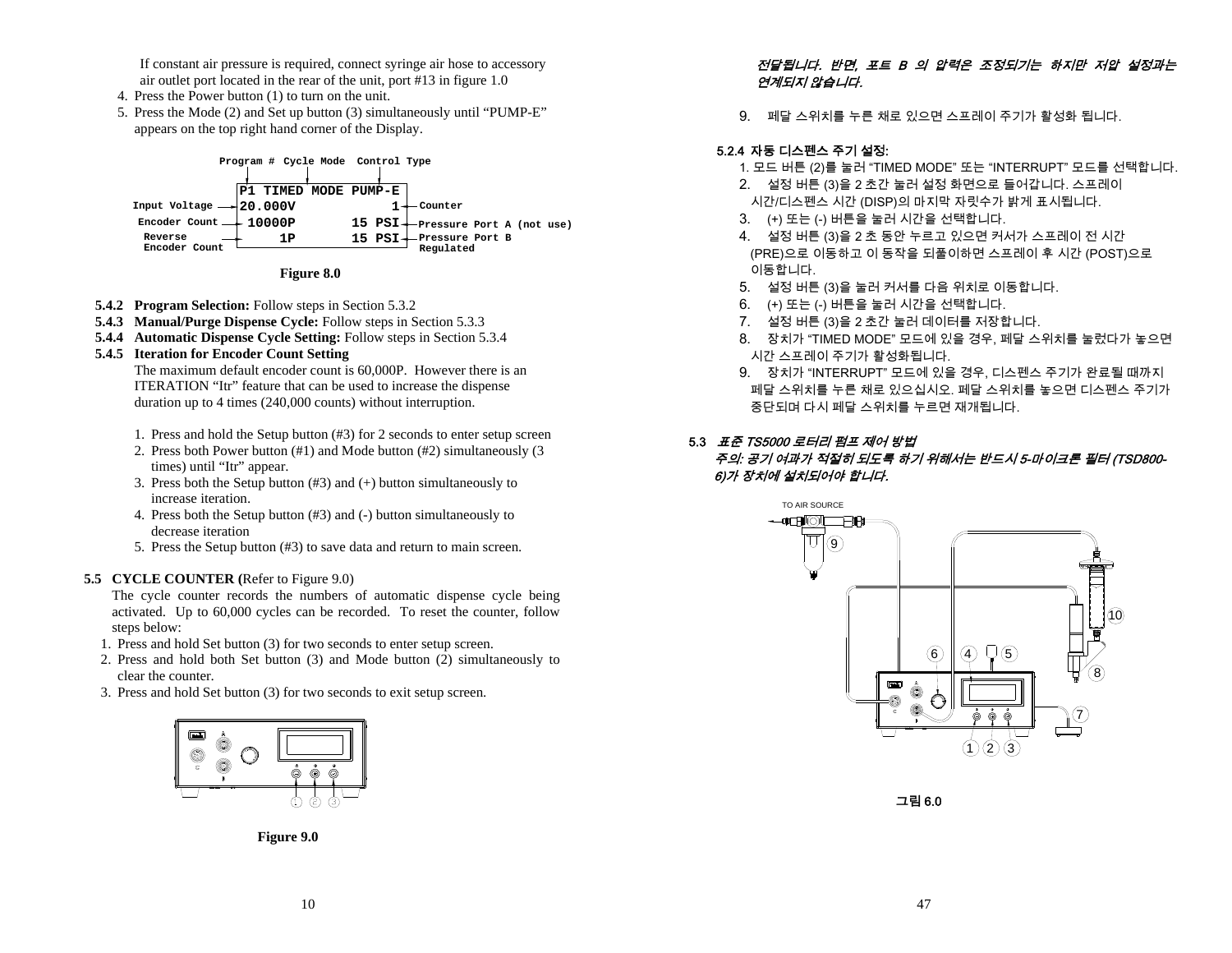| 항목 | 설명        | 항목 | 설명               |
|----|-----------|----|------------------|
|    | 전원 버튼     | 6  | 공기 압력 조정기 손잡이    |
| 2  | 모드 버튼     |    | 페달식 스위치          |
| 3  | 설정 버튼     | 8  | 공기 밸브 (포함되지 않음)  |
| 4  | LCD 디스플레이 | 9  | 유체 저장조 (포함되지 않음) |
| 5  | 전원 어댑터    | 10 | 공기 필터            |

### **5.2.1 장치 연결** (그림 4.0 참조)

1. 전원선과 페달 스위치 그리고 에어 호스를 본 장치의 후면에 연결합니다. 공기 주입구 압력이 70 psi (4.8 bar) 이상이 되도록 하십시오.

2. 전원 버튼 (1)을 눌러 장치를 가동시킵니다.

3. 밸브 에어 호스는 포트 A 에 연결하고 원자화(Atomize) 에어 호스는 포트 B 에 연결합니다.

4. 디스플레이의 상단 우측 코너에 "SPRAY"가 나타날 때까지 모드 (2)와 설정 버튼 (3)을 동시에 누르십시오.



그림 5.0

### 5.2.2 프로그램 선택

5.1.2 절의 1 ~ 4 단계를 따르십시오

### 5.2.3 수동/정화 디스펜스 주기 설정:

### 참고: 완전한 스프레이 주기의 구성 요소: 스프레이 전, 스프레이, 스프레이 후

- 1. 디스플레이에 "PURGE(정화)"가 나타날 때까지 모드 버튼 (2)를 누릅니다.
- 2. 설정 버튼 (3)을 2 초간 눌러 설정 화면으로 들어갑니다. 스프레이 전 시간 (PRE)의 마지막 자릿수가 밝게 표시됩니다.
- 3. (+) 또는 (-) 버튼을 눌러 시간을 선택합니다.
- 4. 설정 버튼 (3)을 2 초 동안 누르고 있으면 커서가 스프레이 후 시간 (POST)으로 이동합니다.
- 5. 설정 버튼 (3)을 눌러 커서를 다음 위치로 이동합니다.
- 6. (+) 또는 (-) 버튼을 눌러 시간을 선택합니다.
- 7. 설정 버튼 (3)을 2 초간 눌러 데이터를 저장합니다.
- 8. 디스플레이에 원하는 압력이 표시될 때까지 공기 압력 조정기 손잡이 (6)를 돌려 원자화된(Atomized) 공기 압력을 높여주십시오. 참고: 포트 A 의 압력은 저압 설정에 의해 모니터링 될 수는 있지만 장치의

공기 조정기에 의해서는 조정되지 않습니다. 주입구 압력과 같은 압력이

#### **5.6 TO CHANGE PRESSURE UNIT DISPLAY (**Refer to Figure 9.0)

- The default pressure unit display is "psi". To change pressure unit display to "bar" follow steps below:
- 1. Press and hold Set button (3) for two seconds to enter setup screen.
- 2. Press both (+) and (-) button simultaneously two times. The unit "psi" will be flashing.
- 3. Press both Set button (3) and (+) button simultaneously to change unit display to "bar". Repeat this step to change unit display back to "psi"
- 4. Press and hold Set button (3) for two seconds to exit setup screen.

### **5.7 LOW PRESSURE SETTING (**Refer to Figure 9.0)

The low-pressure setting is pre-set at the factory to 70 Psi (4.8 bars). When the supplied pressure drops below 70 Psi (4.8 bars) the unit will not function. To change the low pressure set point, follow steps below:

- 1. Set the dispense cycle in "TIMED MODE" mode.
- 2. Press and hold the Set button (3) for two seconds to enter the setup screen.
- 3. Press (+) and (-) button simultaneously, the low pressure set point will appear on display as shown on figure 6.0.
- 4. Press the Set button (3) and (+) button simultaneously to increase the set point.
- 5. Press the Set button (3) and (-) button simultaneously to decrease the set point.
- 6. Press and hold the Set button (3) for two seconds to save the data.



### **Figure 10.0**

#### **5.8MULTIPLE SHOTS SETTING**

Up to ten individual or sequential shots can be stored in the TS500R. Sequential mode is activated in numerical order.

- 1. Follow steps in sections "5.1.2 Program Selection" & "5.1.4 Automatic Dispense Cycle Setting" to set dispense time in desired programs
- 2. Press and hold the Mode button (#2) for 2 seconds to turn on sequential mode
- 3. Press and release the Set button (#3) to enter the sequential program setup mode
- 4. Press the (+) or (-) button to set the number of programs to be dispensed
- 5. Press and release the Set button (#3) to save selected sequential shot program
- 6. Depress Foot switch to activate sequential dispensed cycle
- 7. Press the Mode button (#2) for 2 seconds to exit sequential mode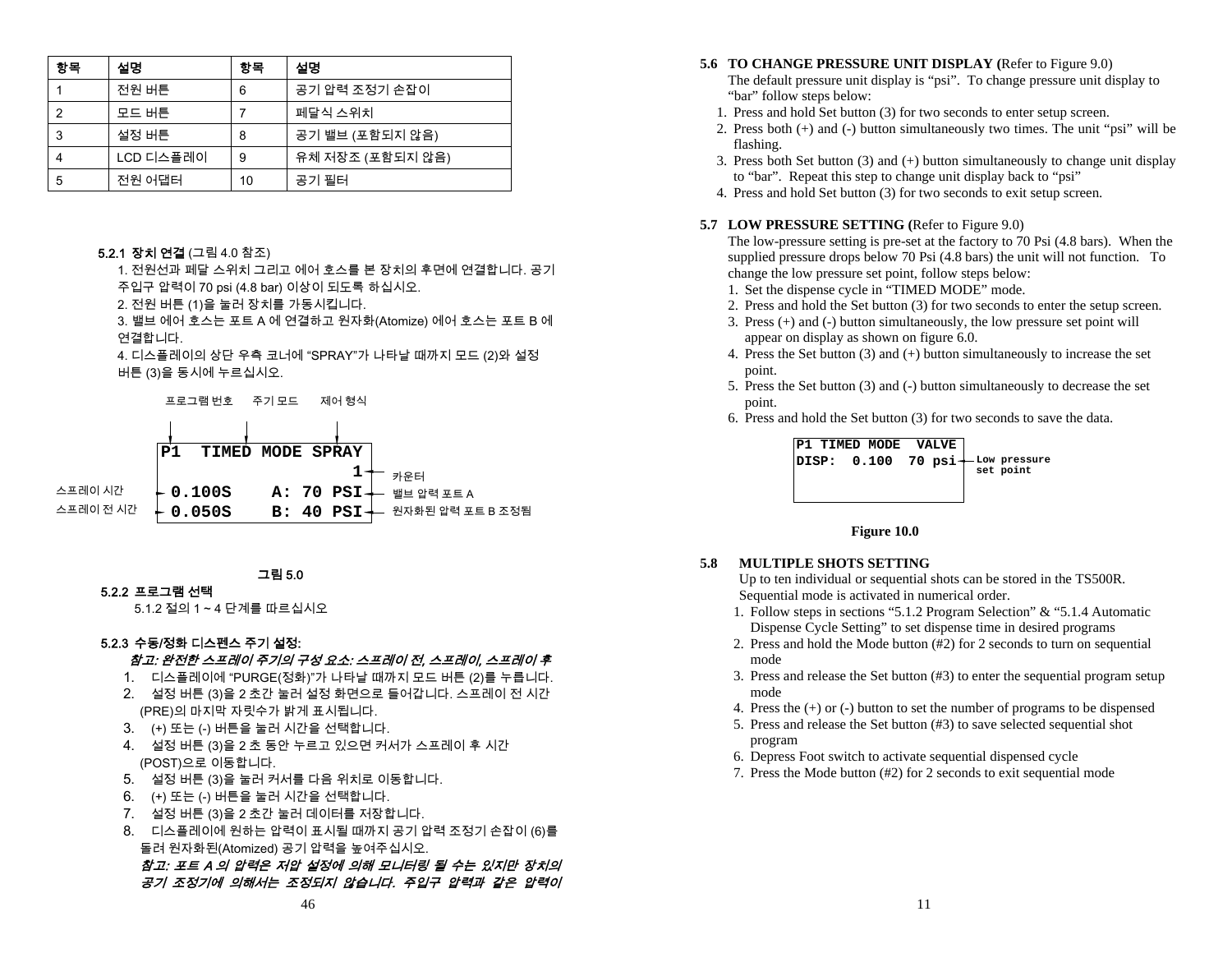# **6. TROUBLESHOOTING**

| <b>PROBLEM</b><br><b>POSSIBLE CAUSE</b> |                                                                                                                                                                                                    | <b>CORRECTION</b>                                                                                                                                                                                                                     |
|-----------------------------------------|----------------------------------------------------------------------------------------------------------------------------------------------------------------------------------------------------|---------------------------------------------------------------------------------------------------------------------------------------------------------------------------------------------------------------------------------------|
| LCD does not<br>light                   | $\bullet$ No power input                                                                                                                                                                           | • Check power cord<br>connections<br>• Turn on power                                                                                                                                                                                  |
| System will not<br>actuate              | • Supplied pressure<br>dropped below set<br>pressure<br>• Foot switch not plugged<br>in or improperly<br>plugged in<br>• Defective foot switch<br>• Broken wire or loose<br>connection inside unit | • Increase supplied<br>pressure<br>• Check foot switch<br>connection<br>• Foot switch needs to be<br>repaired or replaced<br>• Unplug power cord and<br>disconnect air supply.<br>Remove cover and check<br>for broken wires or loose |
|                                         | • Defective solenoid<br>• Defective PC board                                                                                                                                                       | connections<br>• Replace solenoid<br>• Replace PC board                                                                                                                                                                               |
| System will not<br>pressurize           | • Insufficient air pressure<br>• Air hoses not plugged<br>in<br>· Regulator defective                                                                                                              | • Increase air supply<br>pressure<br>• Check connection<br>• Replace regulator                                                                                                                                                        |
| No Motor<br>Response                    | • Foot switch connection<br>is loose<br>• Motor cable connection<br>is loose<br>• Input Voltage is too<br>low<br>• Dispense time is too<br>low                                                     | • Check Foot switch<br>connection<br>• Check Motor cable<br>connection<br>• Increase input voltage<br>• Increase dispense time                                                                                                        |
| Inconsistent<br>dispensing              | • Air bubbles in adhesive<br>• Dispense time is too<br>low<br>• Dispense needle started<br>to clog                                                                                                 | • De-air material<br>• Increase dispensing time<br>• Replace needle                                                                                                                                                                   |

- 3. 설정 버튼 (3)을 눌러 커서를 다음 위치로 이동합니다.
- 4. (+) 또는 (-) 버튼을 눌러 시간을 선택합니다.
- 5. 설정 버튼 (3)을 2 초간 눌러 데이터를 저장합니다.
- 6. 장치가 "TIMED MODE" 모드에 있을 경우, 페달 스위치를 눌렀다가 놓으면 시간설정 디스펜스 주기가 활성화됩니다.
- 7. 장치가 "INTERRUPT"에 있을 경우, 디스펜스 주기가 완료될 때까지 페달 스위치를 누른 채로 있으십시오. 페달 스위치를 놓으면 디스펜스 주기가 중단되며 다시 페달 스위치를 누르면 재개됩니다.

# 5.1.5 교시 모드 설정

- 교시 모드에서는 페달 스위치를 밟고 있는 동안 디스펜스 시간이 누적됩니다. 이것은 디스펜스 배출을 모를 때 필요한 디스펜스 시간을 결정하는 데 유용합니다.
- 1. 모드 버튼 (2)를 눌러 "INTERRUPT"를 선택합니다.
- 2. 설정 버튼(3)을 누른 채로 있으면 교시 모드로 들어갑니다. LCD 에 시간이 "0.000"으로 나타납니다.
- 3. 페달 스위치를 누른 채로 있어주십시오. 디스펜스 시간이 누적됩니다.
- 4. 원하는 양의 액체가 디스펜스되면 페달 스위치를 놓아주십시오.
- 5. 설정 버튼 (3)을 2 초간 눌러 데이터를 저장합니다.
- 6. 모드 버튼 (2)를 눌러서 "TIMED MODE" 모드로 전환합니다.
- 7. 이제 디스펜서는 이 시간 주기를 반복하기 시작합니다.

# 5.2 스프레이 밸브 제어 방법

# 주의: 공기 여과가 적절히 되도록 하기 위해서는 반드시 5-마이크론 필터 (TSD800- 6)가 장치에 설치되어야 합니다.



그림 4.0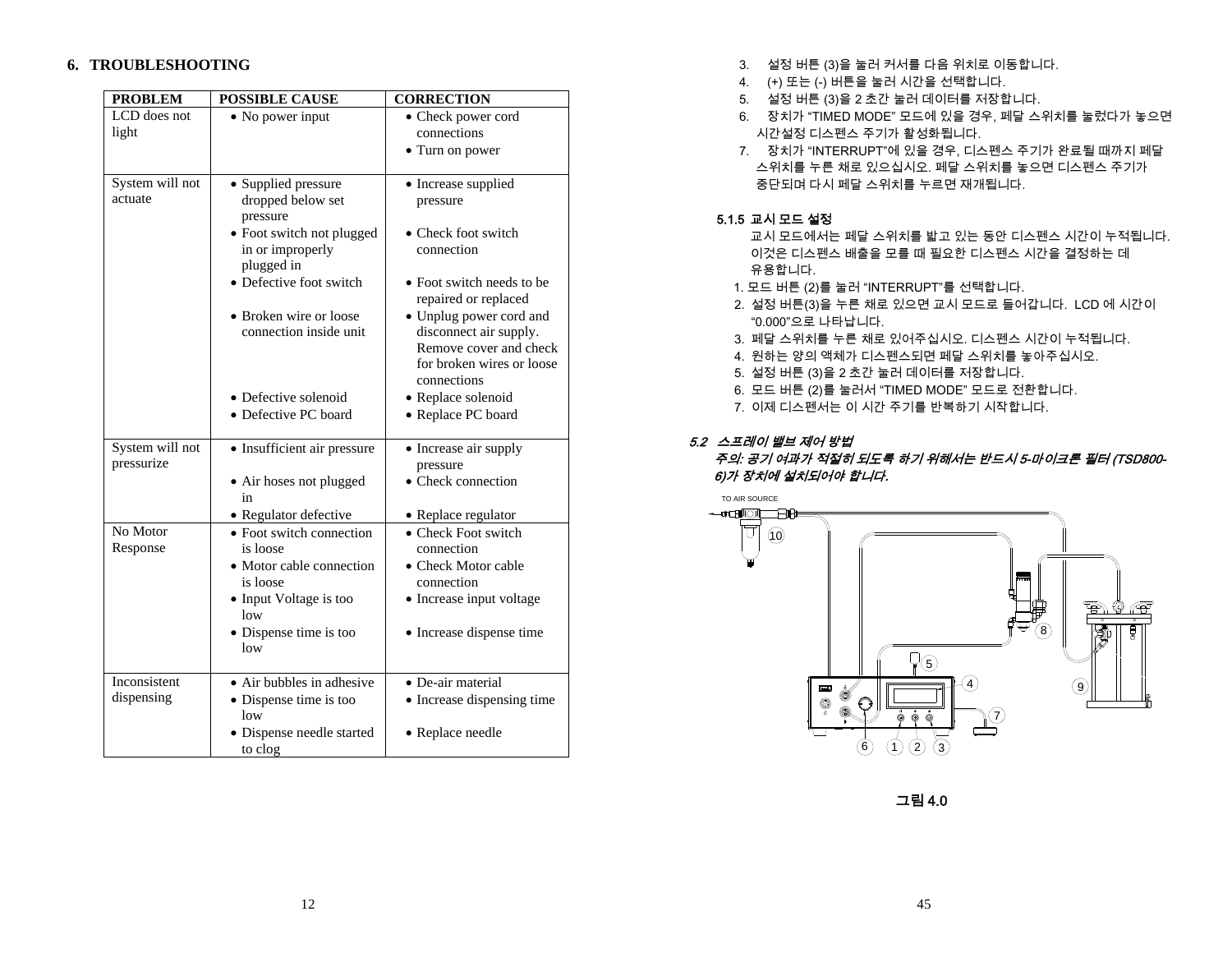| 항목 | 설명        | 항목 | 설명               |
|----|-----------|----|------------------|
|    | 전원 버튼     | 6  | 공기 압력 조정기 손잡이    |
|    | 모드 버튼     |    | 페달 스위치           |
| 3  | 설정 버튼     | 8  | 공기 밸브 (포함되지 않음)  |
|    | LCD 디스플레이 | 9  | 유체 저장조 (포함되지 않음) |
| 5  | 전원 어댑터    | 10 | 공기 필터            |

### **5.1.1 장치 연결** (그림 2.0 참조)

- 1. 전원선과 페달 스위치 그리고 에어 호스를 본 장치의 후면에 연결합니다. 공기 주입구 압력이 70 psi (4.8 bar) 이상이 되도록 하십시오.
- 2. 전원 버튼 (1)을 눌러 장치를 가동시킵니다.
- 3. 밸브 에어 호스를 포트 A 에 연결합니다.

참고: 포트 A 의 압력은 저압 설정에 의해 모니터링 될 수는 있지만 장치의 공기 조정기에 의해서는 조정되지 않습니다. 주입구 압력과 동일한 압력이 전달됩니다. 반면, 포트 B 의 압력은 조정되기는 하지만 저압 설정과는 연계되지 않습니다.

4. 그림 **3.0** 에서 보인 바와 같이 디스플레이의 상단 우측 코너에 **"VALVE(**밸브**)"**가 나타날 때까지 모드 **(2)**와 설정 버튼 **(3)**을 동시에 누르십시오**.**

프로그램 번호 주기 모드 제어 형식



### 그림 3.0

#### 5.1.2 프로그램 선택

4. 설정 버튼 (3)을 눌러서 프로그램 번호 선택을 밝게 표시합니다. 5. (+) 또는 (-) 버튼을 눌러 원하는 프로그램을 선택합니다. 6. 설정 버튼 (3)을 누르면 설정이 완료됩니다.

### 5.1.3 수동/정화 디스펜스 주기 설정:

3. 디스플레이에 "PURGE(정화)"가 나타날 때까지 모드 버튼 (2)를 누릅니다. 4. 페달 스위치를 누른 채로 있으면 디스펜스 주기가 활성화 됩니다.

### 5.1.4 자동 디스펜스 주기 설정:

- 1. 모드 버튼 (2)를 눌러 "TIMED MODE(시간설정 모드)" 또는 "INTERRUPT(중지)"를 선택합니다.
- 2. 설정 버튼 (3)을 2 초간 눌러 설정 화면으로 들어갑니다. 디스펜스 시간의 마지막 자릿수가 밝게 표시됩니다.

### **7. MAINTENANCE**

The dispenser is designed and built to be relatively maintenance free. To assure trouble free operation, please follow below steps:

- 1. Make certain air supply is clean and dry.
- 2. Avoid connecting the unit to excessive moisture or solvent saturation.
- 3. Avoid connecting air supply exceeding 100 psi (6.9 bars).
- 4. Use only Amyl Alcohol to clean outside surface of the main housing.
- 5. Use only soft cloth to clean the LCD.

### **8. SPARE PARTS AND ACCESSORIES**

For TS500R spare parts and accessories information, please visit the TS500R User Guide webpage at *http://www.techconsystems.com*

### **9. LIMITED WARRANTY**

OK International warrants this product to the original purchaser for a period of 2 years from date of purchase to be free from material and workmanship defects but not normal wear-and-tear, abuse and faulty installation. Defective product or subassembly and components under warranty will be repaired or replaced (at OK International's option) free of charge. Customer with defective product under warranty must contact the nearest OK International office or distributor to secure a return authorization prior to shipping the product to the assigned OK International authorized service center. For nearest OK International office or distributor contact information, please visit www.techconsystems.com. OK International reserves the right to make engineering product changes without notice.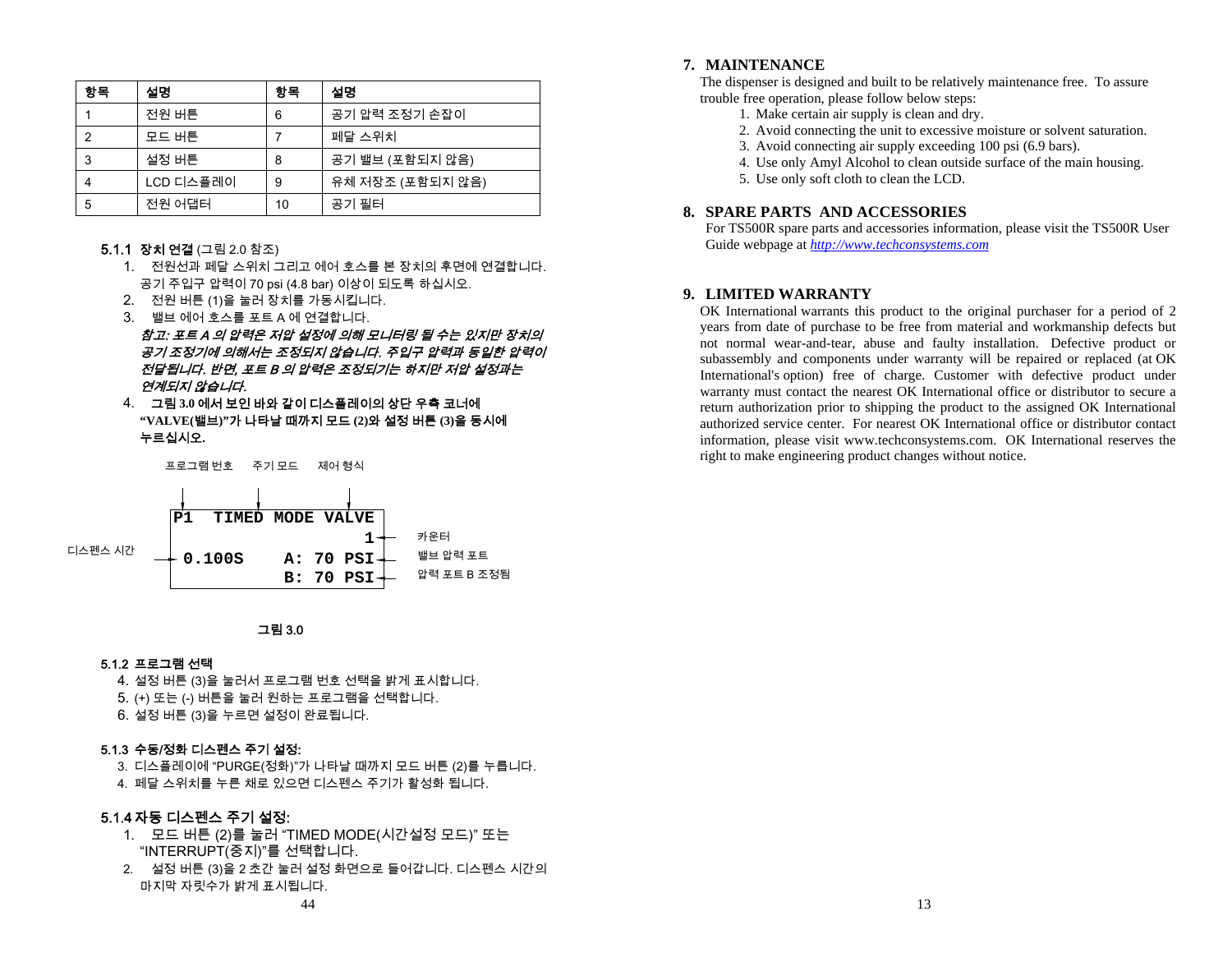# **10.I/O CONFIGURATION AND END OF CYCLE FEEDBACK**

During a dispense cycle, an open collector circuit closes and remains closed while the valve is dispensing. Pin 3 and 4 can be as feedback signal to synchronize with other devices. Power from an external source is allowed to pass through the circuit to operate a 5 to 24 VDC load. Power consumption must not exceed 250 mA. The load could be a relay, solenoid, counter, LED, or any device that will operate within a 5 to 24 VDC range and a maximum of 250 mA.

### **Note:**

 **During the dispense cycle, pin 3 will be grounded. Please make sure the external device (your machine that controls the dispenser/controller) has the same ground as the TS500R controller.** 



Pin 7, 8, and  $9 =$  Available

# 4. 기능



그림 1.0

| 항목             | 설명           | 항목 | 설명          |
|----------------|--------------|----|-------------|
|                | 전원 버튼        | 8  | 모터 드라이브 콘센트 |
| $\overline{2}$ | 모드 버튼        | 9  | 페달식 스위치 콘센트 |
| 3              | 설정/저장 버튼     | 10 | 전원 콘센트      |
| 4              | 디스플레이        | 11 | I/O 연결      |
| 5              | 공기 배출구 (비조정) | 12 | 공기 주입구      |
| 6              | 공기 압력 조정기    | 13 | 부장품 공기 배출구  |
|                | 공기 배출구 (조정)  |    |             |

# 5. 설정 지침

### 5.1 공기 밸브 제어 방법

주의: 공기 여과가 적절히 되도록 하기 위해서는 반드시 5-마이크론 필터 (TSD800- 6)가 장치에 설치되어야 합니다.



그림 2.0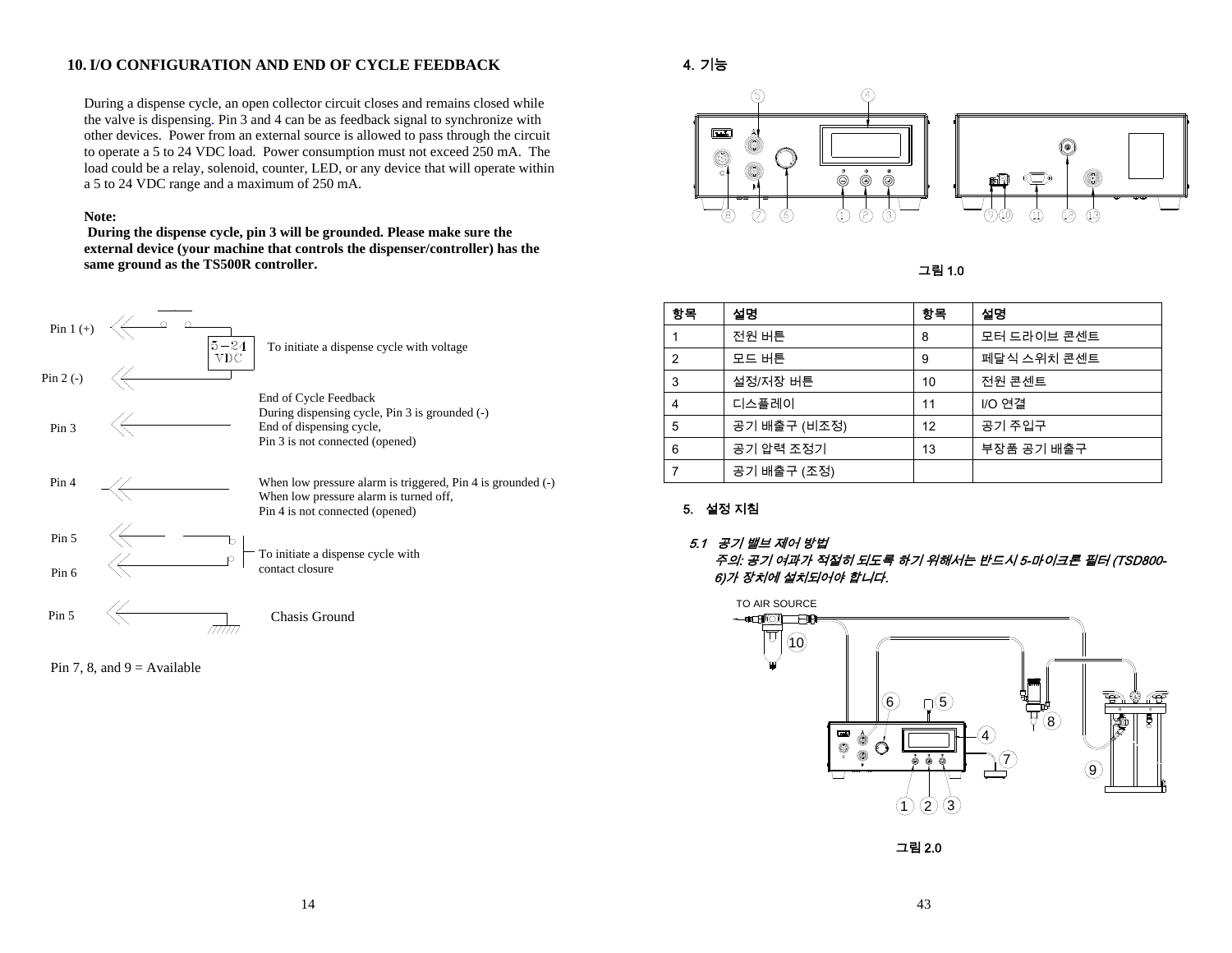# 2. 기호 정의

| 기호 | 정의        |
|----|-----------|
|    | 전원 On/Off |
|    | 주기 모드     |
|    | 타이머       |

# 3. 규격

| 크기         | 254mm x 191mm x 102mm                                                  |  |  |
|------------|------------------------------------------------------------------------|--|--|
|            | (10" X 7.5" X 4.0")                                                    |  |  |
| 중량         | 2.6 kg (5.8lbs)                                                        |  |  |
| 입력 전압      | 24VDC                                                                  |  |  |
| 출력 전압 범위   | 0-24 VDC                                                               |  |  |
| 정격 전압      | <b>15W</b>                                                             |  |  |
| 주입 공기      | 최대 100 psi (6.9 bar)                                                   |  |  |
| 배출 공기      | 0-100 Psi (6.9 bar)                                                    |  |  |
| 오염도        | $\mathbf{H}$                                                           |  |  |
| 설치 범주      | T                                                                      |  |  |
| 실내용        | 최대 고도 2,000m (6,562ft)                                                 |  |  |
| 작동 온도      | $0^{\circ}$ C - 50 $^{\circ}$ C (32 $^{\circ}$ F - 122 $^{\circ}$ F)   |  |  |
| 보관 온도      | $-10^{\circ}$ C - 60 $^{\circ}$ C (14 $^{\circ}$ F - 140 $^{\circ}$ F) |  |  |
| 최대 상대 습도   | 최대 31˚C(87.8˚F)까지 80%, 40˚C (104˚F)에서                                  |  |  |
|            | 상대 습도 50%까지 선형으로 감소                                                    |  |  |
| 타이머        | 0.008-60.000 초                                                         |  |  |
| 주기 모드      | 시간 설정, 중지, 정화                                                          |  |  |
| 타이밍 반복 공차  | $+/- 0.001%$                                                           |  |  |
| 주기율        | 900 cycles/min                                                         |  |  |
| <b>LCD</b> | 20 X 4 디스플레이 세그먼트                                                      |  |  |

### 目录

页码

| 1. 安全信息 ………………………………………………………………     | 15 |
|--------------------------------------|----|
| 2. 符号定义 ………………………………………………………………     | 16 |
| 3. 规格说明 …………………………………………………………………    | 16 |
| 4. 功能 ………………………………………………………………………    | 17 |
| 5. 设置说明                              |    |
| 5.1 控制气动阀门 ………………………………………………………     | 17 |
| 5.2 控制喷雾阀门 ………………………………………………………     | 19 |
| 5.3 控制 TS5000 旋转式泵 …………………………………………… | 21 |
| 5.4 控制带编码器电动机的 TS5000 旋转式泵 ……………………… | 23 |
| 5.5 循环计数器 …………………………………………………………     | 24 |
| 5.6 更改压力单位显示…………………………………………………      | 24 |
| 5.7 低压设置 ……………………………………………………………     | 24 |
| 5.8 多點設定 ………………………………………………………………    | 24 |
| 6. 故障排除…………………………………………………………………     | 25 |
| 7. 维护 ………………………………………………………………………    | 26 |
| 8. 备件和附件 ……………………………………………………………     | 26 |
| 9. 保修 ………………………………………………………………………    | 26 |
| 10.I/O 配置和循环结束开关 ……………………………………………   | 27 |

# 1. 安全信息

1.1 用途:

# 警告:除本"用户指南"中介绍的使用方法之外,以其它任何方式使用此设备均可能会造成人身 伤害或财产损失。请务必遵照本"用户指南"中的方法使用此设备。

OK International 对因设备的非规定应用所造成的人身伤害或财产损失概不负责。以下行为可能导致非规定应用:

- 对设备进行"用户指南"中未建议的改动
- 使用不兼容或已损坏的更换件
- 使用未经验证的附件或辅助设备

# 1.2 安全注意事项:

- 操作此设备时切勿超过最大额定功率/设置
- 务必穿上适当的个人防护衣
- 仅可使用以下电源适配器型号:PSA15R-240P(ZJ)、
- 点胶液可能是有毒和/或危险物质。请仔细参阅"材料安全数据表"以了解正 确的处理方式和安全注意事项
- 使用易燃液料点胶时,切勿吸烟或使用明火
- 该设备仅可在室内使用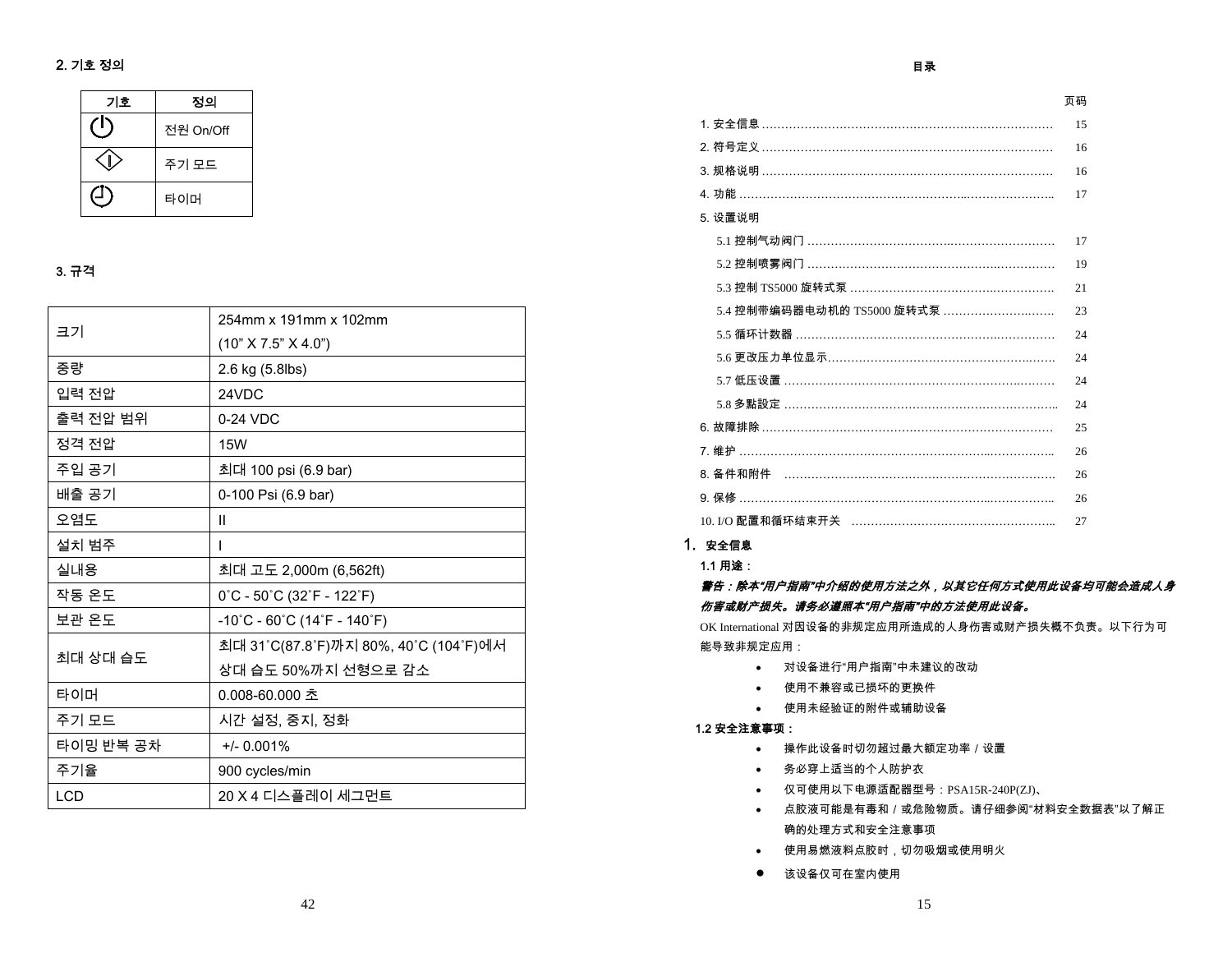# 2. 符号定义

| 符号 | 定义   |
|----|------|
|    | 电源开关 |
|    | 循环模式 |
|    | 计时器  |

# 3. 规格说明

| 尺寸          | $254$ mm x 191mm x 102mm<br>(10" X 7.5" X 4.0")       |
|-------------|-------------------------------------------------------|
| 重量          | 2.6 kg (5.8lbs)                                       |
| 输入电压        | 24VDC                                                 |
| 输出电压范围      | $0-24$ VDC                                            |
| 额定功率        | 15W                                                   |
| 进气量         | 最大 100 psi (6.9 巴)                                    |
| 排气量         | $0-100$ Psi (6.9 巴)                                   |
| 污染程度        | $\mathbf{I}$                                          |
| 安装类别        | T                                                     |
| 室内使用        | 海拔最高可达 2,000m (6,562ft)                               |
| 操作温度        | 0°C 到 50°C (32°F 到 122°F)                             |
| 储藏温度        | -10°C 到 60°C (14°F 到 140°F)                           |
| 最大相对湿度      | 温度不高于 31℃ (87.8℃) 时为 80%,达到 40℃ (104℃) 时会线性<br>降至 50% |
| 计时器         | 0.008-60.000 秒                                        |
| 循环模式        | 定时、中断、排胶                                              |
| 定时重复容限      | $+/-$ 0.001%                                          |
| 循环率         | 900次 / 分                                              |
| 液晶显示屏 (LCD) | 20 X 4 显示段                                            |

| 1 <sub>1</sub> |                                      |              |
|----------------|--------------------------------------|--------------|
| 2 <sub>1</sub> |                                      |              |
| 3.             |                                      |              |
| $\overline{4}$ |                                      |              |
| 5.             | 설정 지침                                |              |
|                | 5.1 공기 밸브 제어 방법 ……………………………………… 43   |              |
|                |                                      |              |
|                | 5.3 TS5000 로터리 밸브 제어 방법              | 47           |
|                | 5.4 인코더 모터가 있는 TS5000 로터리 펌프 제어 방법…. | 49           |
|                |                                      | 50           |
|                | 5.6 압력 단위 디스플레이 변경 방법………………………… 50   |              |
|                |                                      | $50^{\circ}$ |
|                | 5.8 복수 발사 설정 ……………………………………………… 51   |              |
| 6.             |                                      | 52           |
| 7 <sup>1</sup> |                                      | 53           |
| 8.             | 예비 부품 및 부장품 ………………………………………          | 53           |
| 9.             |                                      |              |
|                |                                      |              |

목차

# 1. 안전

1.1용도:

경고: 본 장비를 사용설명서에 명시된 것과 다른 방법으로 사용할 경우 인명 또는 재산 피해를 초래할 수도 있습니다. 반드시 사용설명서에 명시된 대로만 사용하여 주십시오. OK International 은 본 장비를 본래 용도 이외의 용도에 사용한 데 따른 일체의 인적, 물적 피해에 대하여 책임을 지지 않습니다. 다음과 같은 행위를 할 경우 오용으로 이어질 수 있습니다.

- 사용설명서에서 권장되지 않은 장비 변경
- 호환이 되지 않거나 파손된 교체 부품 사용
- 허가되지 않은 부장품이나 보조 장비 사용
- 1.2안전 예방조치:

•

- 최대 정격/설정을 초과하여 본 장치를 가동시키면 안 됩니다.
- 항상 적합한 개인 보호복이나 장구를 착용해야 합니다.
- 아래의 전원 어댑터 모델만을 사용하십시오: PSA15R-240P(ZJ)
- 디스펜스 대상 액체는 독성을 가지고 있을 수도 있고 위험할 수도 있습니다. 적절한 취급 및 안전 예방조치는 물질 안전 보건 자료를 참조하십시오.

41

- 가연성 물질을 디스펜스할 경우에는 흡연을 하거나 화염을 사용해서는 안 됩니다.
- 본 장비는 실내 전용입니다.

페이지 번호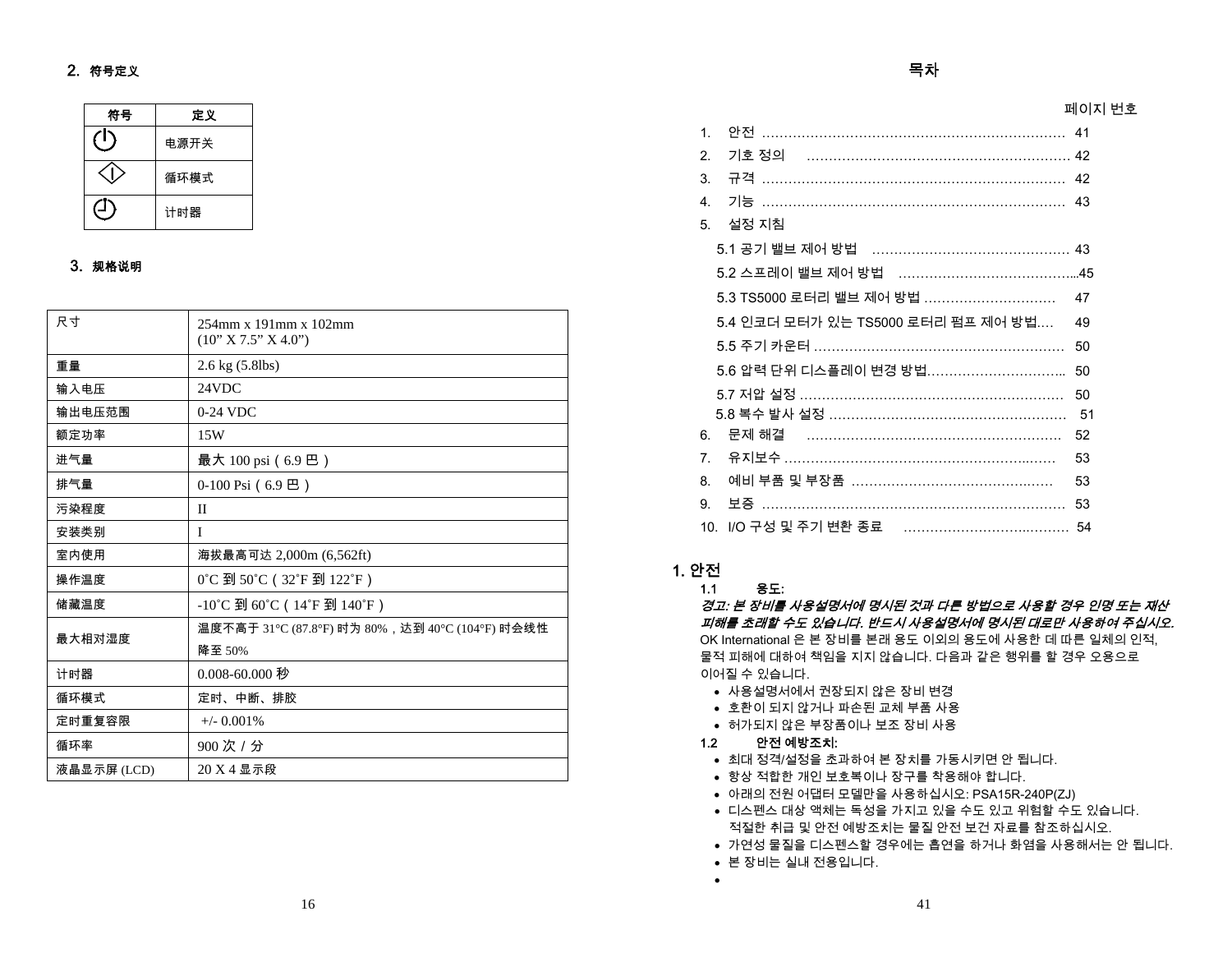### 10. **I/O** 組態與結束循環開關

在分配循环中,一个开集电路关闭,并在阀门正在分配时保持关闭。可以利用该电路向 主机返回信号,按顺序启动另一台设备,或者驱动必须与该分配循环联系在一起的任何 其他操作。允许来自外部电源的电力通过该电路操纵一个 5 到 24 的 VDC 负载。功耗 不得超过 250 mA。该负载可以是继电器、螺线管、计数器、LED 或能在 5 到 24 的 VDC 和最大功耗为 250 mA 的条件下工作的任何设备。

在点胶循环过程中,一个开集电路关闭,并在阀门正在点胶时保持关闭。3 号和 4 号管 脚可以作为反馈信号与其它设备同步。允许来自外部电源的电力通过该电路操纵一个 5 到 24 的 VDC 负载。功耗不得超过 250 mA。该负载可以是继电器、螺线管、计数器、 LED 或能在 5 到 24 的 VDC 和最大功耗为 250 mA 的条件下工作的任何设备。

# 注:

在点胶循环过程中,3 号管脚要接地。务必确保外部设备(控制点胶设备/控制器的机 器)的接地与 T500R 控制器相同。



4. 功能



图 **1.0** 

| 条目             | 说明        | 条目 | 说明        |
|----------------|-----------|----|-----------|
|                | 电源按钮      | 8  | 电动机驱动电源插座 |
| $\overline{2}$ | 模式按钮      | 9  | 脚踏开关插座    |
| 3              | 设置/保存按钮   | 10 | 电源插座      |
| $\overline{4}$ | 显示屏       | 11 | I/O 连接    |
| 5              | 出气口 (未调节) | 12 | 进气口       |
| 6              | 气压调节器     | 13 | 附件出气口     |
| 7              | 出气口(已调节)  |    |           |

5. 设置说明

### 5.1 控制气动阀门

### 注意:此设备必须安装 *5* 微米的过滤网 *(TSD800-6)*,以确保适当的气体过滤。

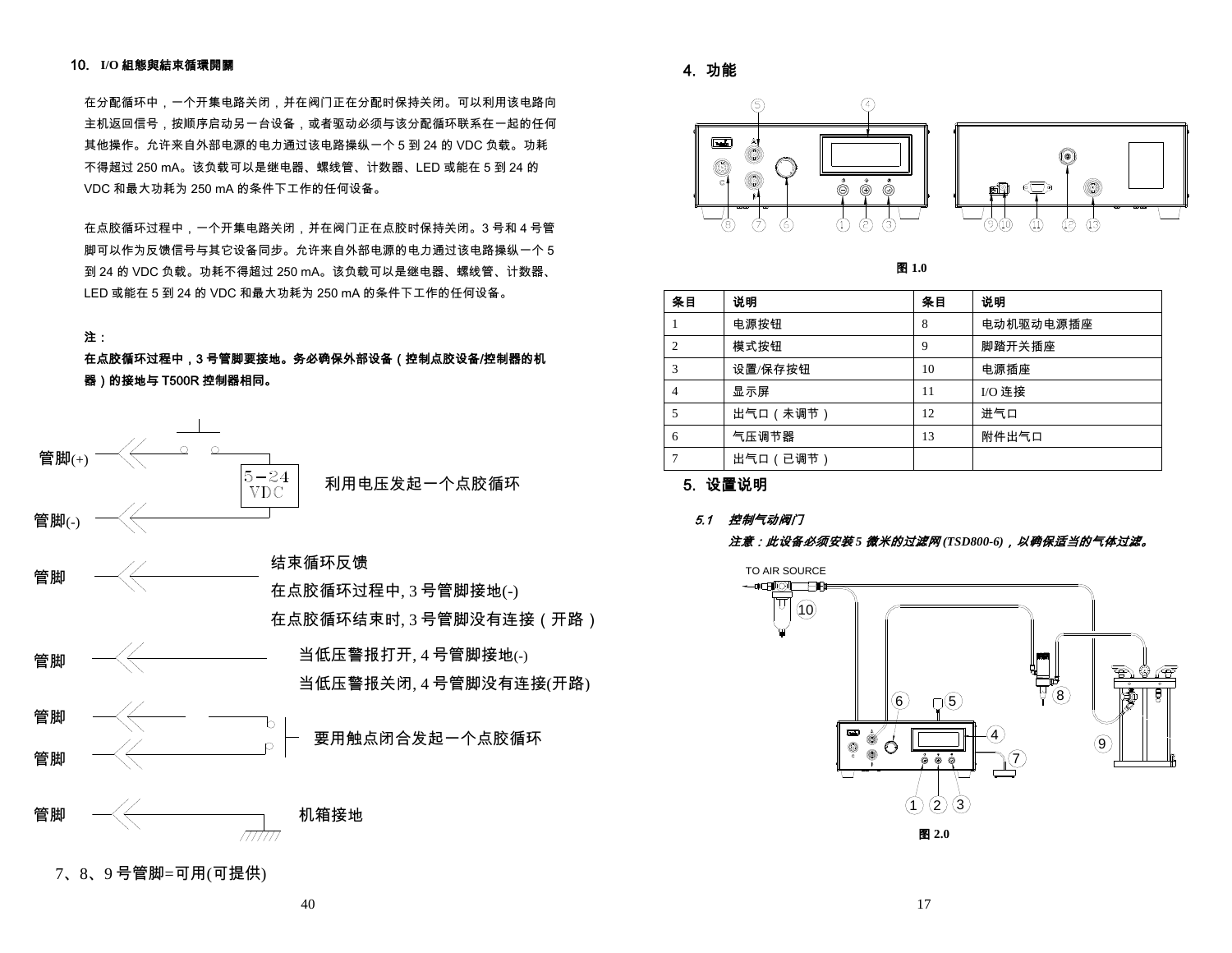| 条目 | 说明    | 条目 | 说明         |
|----|-------|----|------------|
|    | 电源按钮  | h  | 气压调节器旋钮    |
|    | 模式按钮  |    | 脚踏开关       |
|    | 设置按钮  | 8  | 气动阀门(未随机附带 |
|    | 液晶显示屏 |    | 储液室(未随机附带  |
|    | 电源适配器 | 10 | 气体过滤器      |

- **5.1.1 连接设备:**(参见图 2.0)
	- 1. 将电源线、脚踏开关和空气软管连接至设备的背部。确保进气口压力为 70 psi (4.8 巴)或更高。
	- 2. 按"电源"按钮 (1) 启动设备。
	- 3. 将"阀门"空气软管连接至"端口 A"。

注意:"端口 *A*"的压力可以由低压设置监控,但是不能由设备中的气压调节器进行 调节。它提供与进气口相同的压力。另一方面,"端口 *B*"的压力可以被调节,但是 与低压设置无关。

4. 同时按"模式"按钮 (2) 和"设置"按钮 (3),直到显示屏的右上角出现"VALVE"(阀 门),如图 3.0 所示。



#### 5.1.2 程序选择

- 1. 按"设置"按钮 (3) 突出显示程序编号选项。
- 2. 按 (+) 或 (-) 按钮选择所需程序。
- 3. 按"设置"按钮 (3) 退出。

#### 5.1.3 手动/排胶点胶循环设置

1. 按"模式"按钮 (2) 直到显示屏上出现"PURGE"(排胶)。

2. 压住"脚踏开关"以激活点胶循环。

#### 5.1.4 自动点胶循环设置:

- 1. 按下"模式"按钮 (2) 选择"TIMED MODE"(定时模式)或"INTERRUPT"(中断)。
- 2. 按住"设置"按钮 (3) 持续 2 秒钟以进入设置屏幕。点胶时间的末位数将会突出显 示。
- 3. 按"设置"按钮 (3) 将光标移到下一位置。
- 4. 按 (+) 或 (-) 按钮设定时间。
- 5. 按住"设置"按钮 (3) 持续 2 秒钟以保存数据。
- 6. 如果设备处于"TIMED MODE"(定时模式),压下然后松开"脚踏开关"以激活定 时点胶循环。
- 7. 如果设备处于"INTERRUPT"(中断),压住"脚踏开关"直至点胶循环完成。当"脚 踏开关"松开时,点胶循环中断,当"脚踏开关"又重新压下时,点胶循环恢复。

### 7. 維護

本點膠機在設計和製造上都盡量減少維護的需求。為確保無故障操作,請遵循下列步 驟:

- 1. 確定空氣供應清潔且乾燥。
- 2. 避免設備與濕度過大或飽和溶液連接。
- 3. 避免連接的空氣供應壓力超過 100 psi(6.9 bars)
- 4. 僅使用戊醇清潔主機架的外表面。
- 5. 僅使用柔軟的布料擦拭液晶顯示器 (LCD)。

#### 8. 備用零件與附件

有關 TS500R 備件和附件的資訊,請訪問 *http://www.techconsystems.com* 上的 TS500R 「使用者指南」網頁。

### 9. 有限保固

OK International 向原始購買者保證本產品從購買日起两 (2) 年內不會發生材料和工藝缺 陷,但不包括正常的磨損、濫用以及錯誤安裝。屬於保固範圍的故障產品或部件和元件 將可免費維修或更換(由 OK International 選擇)。如果產品在保固範圍內出現故障, 客戶須聯絡最近的 OK International 辦公室或經銷商,確認在將產品送至指定的 OK International 授權服務中心之前進行退貨 驗證。有關最近的 OK International 辦公室或經 銷商的聯絡資訊,請訪問 www.techconsystems.com。OK International 保留更改技術產品的 權利,恕不另行通知。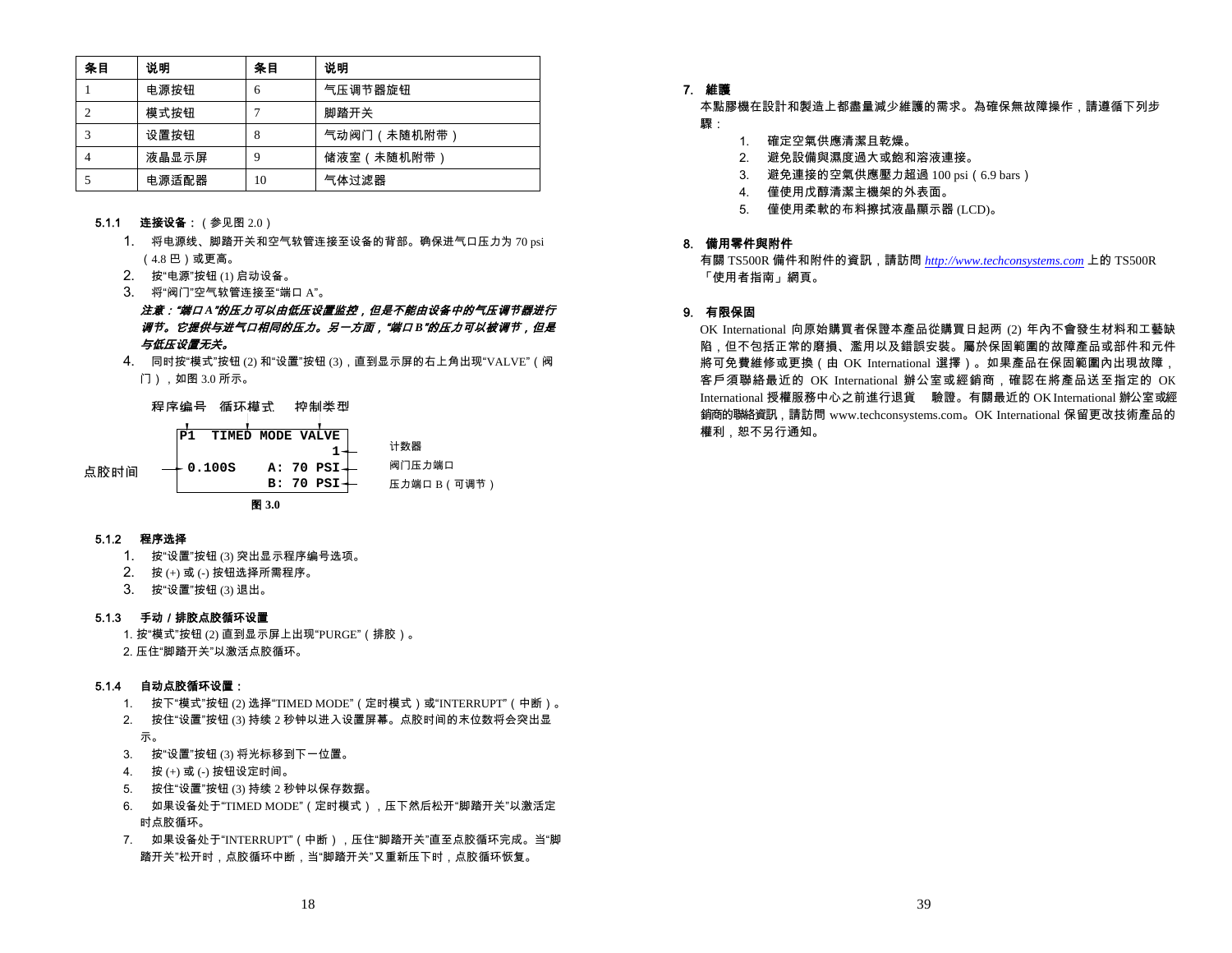### 6. 疑難排解

| 故障      | 可能的原因        | 解決方式          |
|---------|--------------|---------------|
| 液晶顯示器不亮 | ● 無電源輸入      | ● 檢查電源線連接     |
|         |              | • 開啟電源        |
|         |              |               |
| 系統無法啓動  | ● 供應的壓力降至設定壓 | ● 加大供應的壓力     |
|         | 力以下          |               |
|         | ● 腳踏開關未插入或未正 | ● 檢查腳踏開關連接    |
|         | 確插入          |               |
|         | • 腳踏開關故障     | ● 維修或更換腳踏開關   |
|         | ● 設備內部線路受損或連 | ● 拔除電源線並斷開空氣供 |
|         | 接鬆動          | 應移除封蓋,檢查受損的   |
|         | ● 螺線管故障      | 電線或連接鬆動處      |
|         | • PC 板故障     | ● 更換螺線管       |
|         |              | ● 更換 PC 板     |
| 系統無法加壓  | ● 氣壓不足       | ● 加大空氣供應壓力    |
|         | ● 空氣軟管未插入    | ● 檢查連接        |
|         | • 調節器故障      | ● 更換調節器       |
| 電動機無回應  | ● 腳踏開關連接鬆動   | ● 檢查腳踏開關連接    |
|         | ● 電動機電纜連接鬆動  | ● 檢查電動機電纜連接   |
|         | ● 輸入電壓太低     | ● 加大輸入電壓      |
|         | ● 點膠時間太短     | ● 增加點膠時間      |
| 出膠不一致   | ● 膠黏劑中有氣泡    | ● 去除材料中的空氣    |
|         | ● 點膠時間太短     | ● 增加點膠時間      |
|         | ● 點膠針頭開始堵塞   | ● 更換針頭        |

#### 5.1.5 示教模式设置

在示教模式下,只要脚踏开关处于压下状态,就会累计点胶时间。这有助于确定点 胶输出未知时所必需的点胶时间。

- 1. 按下"模式"按钮 (2) 选择"INTERRUPT"(中断)。
- 2. 按住"设置"按钮 (3) 进入示教模式。液晶显示屏 (LCD) 上会显示 时间"0.000"。
- 3. 向下压住"脚踏开关",会累计点胶时间。

4. 点胶进行到适当的液量时,松开"脚踏开关"。

- 5. 按住"设置"按钮 (3) 持续 2 秒钟以保存数据。
- 6. 按"设置"按钮 (2) 转换到"TIMED MODE"(定时模式)。
- 7. 此刻,点胶机设置为重复此定时循环。

# 5.2 控制喷雾阀门 注意:此设备必须安装 *5* 微米的过滤网 *(TSD800-6)*,以确保适当的气体过滤。



图 **4.0** 

| 条目 | 说明    | 条目 | 说明         |
|----|-------|----|------------|
|    | 电源按钮  | 6  | 气压调节器旋钮    |
| 2  | 模式按钮  |    | 脚踏开关       |
| 3  | 设置按钮  | 8  | 气动阀门(未随机附带 |
| 4  | 液晶显示屏 | 9  | 储液室(未随机附带) |
| 5  | 电源适配器 | 10 | 气体过滤器      |

- **5.2.1 连接设备:**(参见图 4.0)
	- 1. 将电源线、脚踏开关和空气软管连接至设备的背部。确保进气口压力为 70 psi (4.8 巴)或更高。
	- 2. 按"电源"按钮 (1) 启动设备。
	- 3. 将"阀门"空气软管连接至"端口 A,"雾化"空气软管连接至"端口 B"。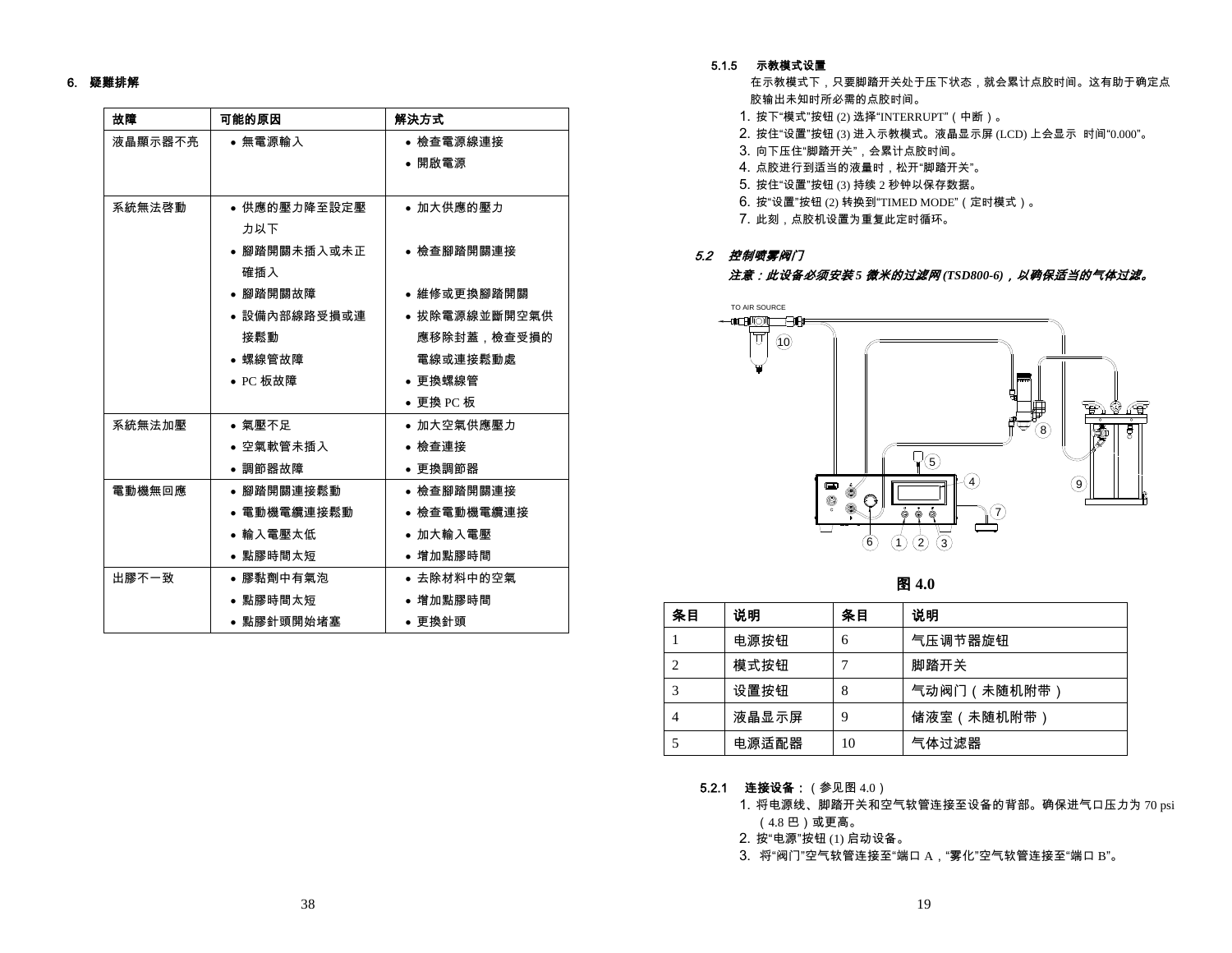4. 同时按"模式"按钮 (2) 和"设置"按钮 (3),直至显示屏的右上角出现"SPRAY" (喷雾)。



图 **5.0**

5.2.2 程序选择

请遵循第 5.1.2 节中的步骤 1 至 4

### 5.2.3 手动**/**排胶点胶循环设置

### 注意:完整的喷雾循环包括:预喷雾、喷雾和后喷雾

- 1. 按"模式"按钮 (2) 直到显示屏上出现"PURGE"(排胶)。
- 2. 按住"设置"按钮 (3) 持续 2 秒钟以进入设置屏幕。预喷雾时间 (PRE) 的末位 数将会突出显示。
- 3. 按 (+) 或 (-) 按钮设定时间。
- 4. 按住"设置"按钮 (3) 持续 2 秒钟,以将光标移到后喷雾时间 (POST)。
- 5. 按"设置"按钮 (3) 将光标移到下一位置。
- 6. 按 (+) 或 (-) 按钮设定时间。
- 7. 按住"设置"按钮 (3) 持续 2 秒钟以保存数据。
- 8. 旋转气压调节器旋钮 (6) 直至显示屏上指示出所需气压,即可调大雾化气压。 注意:"端口 *A*"的压力可以由低压设置监控,但是不能由设备中的气压调节器 进行调节。它提供与进气口相同的压力。另一方面,"端口 *B*"的压力可以被调 节,但是与低压设置无关。
- 9. 压住"脚踏开关"激活喷雾循环。

### 5.2.4 自动点胶循环设置:

- 1. 按下"模式"按钮 (2) 选择"TIMED MODE"(定时模式)或"INTERRUPT"(中 断)模式。
- 2. 按住"设置"按钮 (3) 持续 2 秒钟以进入设置屏幕。喷雾时间/点胶时间 (DISP) 的末位数将会突出显示。
- 3. 按 (+) 或 (-) 按钮设定时间。
- 4. 按住"设置"按钮 (3) 持续 2 秒钟,以将光标移到预喷雾时间 (PRE),然后重

# 复此步骤,转到后喷雾时间 (POST)。

- 5. 按"设置"按钮 (3) 将光标移到下一位置。
- 6. 按 (+) 或 (-) 按钮设定时间。
- 7. 按住"设置"按钮 (3) 持续 2 秒钟以保存数据。
- 8. 如果设备处于"TIMED MODE"(定时模式)模式,压下然后松开"脚踏开关" 以激活定时喷雾循环。
- 9. 如果设备处于"INTERRUPT"(中断)模式,压住"脚踏开关"直至点胶循环完 成。当"脚踏开关"松开时,点胶循环中断,当"脚踏开关"又重新压下时,点胶 循环恢复。

3. 按住「設定」按鈕 (3) 2 秒鐘以退出設定畫面。



圖 **9.0** 

**5.6 更改壓力單位顯示**(參見圖 9.0)

預設的壓力單位顯示是「psi」。要將壓力單位顯示改為「bar」,請遵循下列步驟:

- 1. 按住「設定」按鈕 (3) 2 秒鐘以進入設定畫面。
- 2. 同時按兩次 (+) 和 (-) 按鈕。單位「psi」將會閃爍。

3. 同時按「設定」按鈕 (3) 和 (+) 按鈕,將單位顯示改為「bar」。重複此步驟可將單 位顯示改回「psi」。

- 4. 按住「設定」按鈕 (3) 2 秒鐘以退出設定畫面。
- **5.7 低壓設定**(參見圖 9.0) 低壓設定在出廠前被預設為 70 Psi(4.8 bars)。當供應的壓力降到 70 Psi(4.8 bars)
	- 以下時,設備將無法運轉。要更改低壓設定值,請遵循下列 步驟:
	- 1. 在「TIMED MODE」(定時模式)下設定值膠循環。
	- 2. 按住「設定」按鈕 (3) 2 秒鐘以進入設定畫面。
	- 3. 同時按住 (+) 和 (-) 按鈕,顯示器上會出現低壓設定值,如圖 6.0 所示。
	- 4. 同時按住「設定」按鈕 (3) 和 (+) 按鈕提高設定值。
	- 5. 同時按住「設定」按鈕 (3) 和 (-) 按鈕降低設定值。
	- 6. 按住「設定」按鈕 (3) 2 秒鐘以儲存資料。

**DISP: 0.100 70 psi+ 低壓設定值 P1 TIMED MODE VALVE**

# 5.8 多点设定:

TS500R 最多可设定 <sup>10</sup> 个独立或连续点胶点,此时应满打激活连续模式。

圖 **10.0** 

- 1. 按说明书 **5.1.2** 程序选择 和 **5.1.4** 自动点胶循环设置 设定需要的点胶时间
- 2. 按下并保持住模式键(#2 键)<sup>2</sup> 秒钟,进入连续模式
- 3. 按下并保持住设置/保存键(#3 键)进入连续程序设置页面
- 4. 按动 (+) 或 (-)键设置点胶程序号
- 5. 按下然后释放设置/保存键(#3 键)保存选择的连续点胶程序
- 6. 踏下脚踏开关激活连续点胶模式
- 7. 按下并保持模式键(#2 键)<sup>2</sup> 秒钟退出连续点胶模式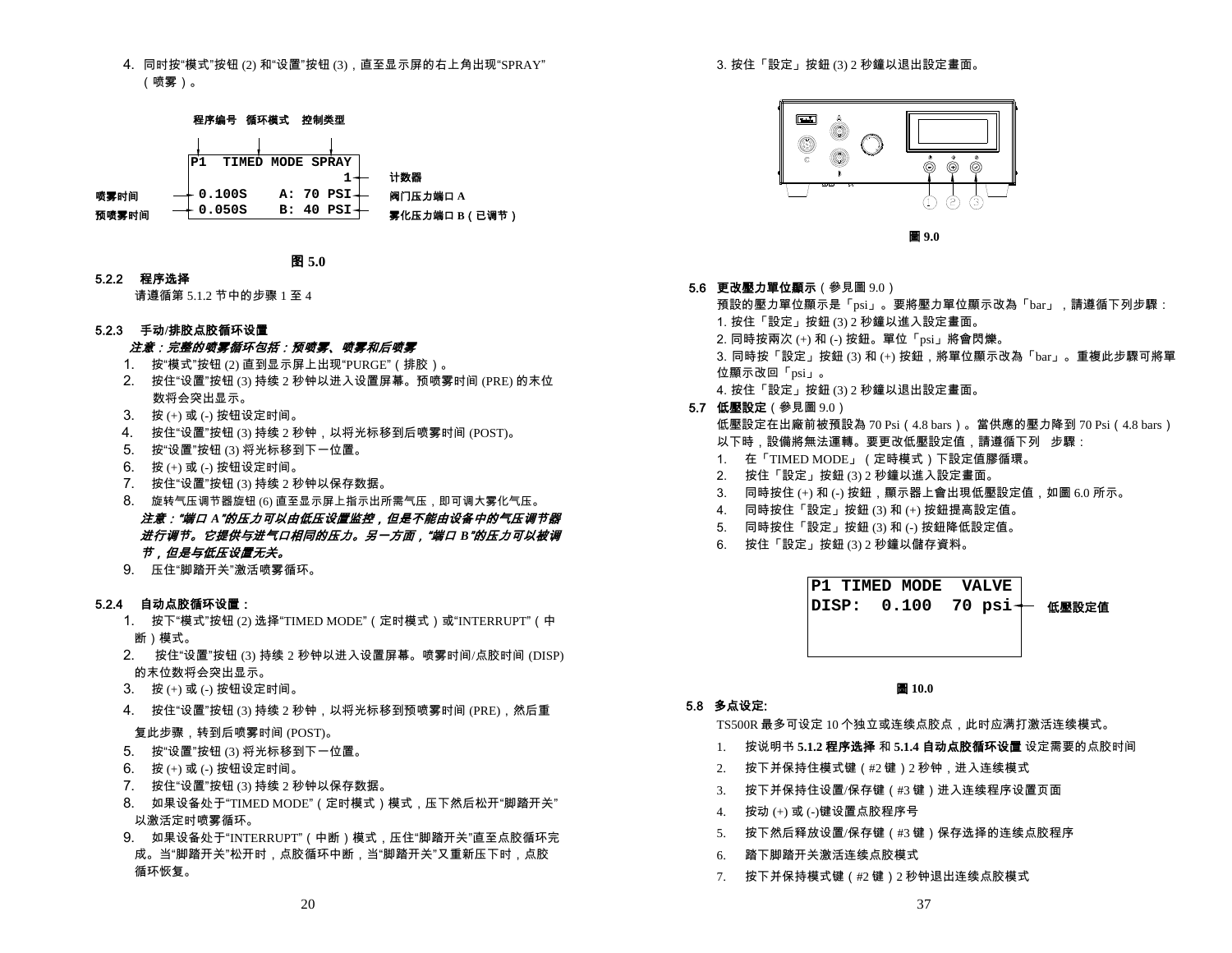11. 如果設備處於「INTERRUPT」(中斷),壓住「腳踏開關」直到點膠循環 宗成。如果放開「腳踏開關」,可以中斷點膠循環;當「腳踏開關」重新壓 下時,點膠循環將會恢復。

5.3 控制标准的 *TS5000* 旋转式泵

注意:此设备必须安装 *5* 微米的过滤网 *(TSD800-6)*,以确保适当的气体过滤。

### 5.4 *控制搭載編碼器電動機的旋轉式泵*

搭載編碼器電動機 (Encoder Motor) 的「旋轉式泵」的控制程式非常類似標準「旋轉 式泵」的控制程式。編碼器計數值範圍為 1 到 60,000。

- **5.4.1 連接設備** : (參見圖 6.0 以瞭解詳細資訊):
	- 1. 將電源線、腳踏開關和空氣管連接至設備的背面。
	- 2. 將「編碼器電動機電纜」連接至「埠 C」。

注意:編碼器電動機電纜和 *DX-ECABLE* 必須另外購買。

- 3. 將注射器空氣軟管連接至「埠 B」(已調節,脈衝空氣信號)。 如果需要恆定氣壓,則將注射器空氣軟管連接至位於設備後部的附件出氣口 埠(圖 1.0 中的埠 #14)。
- 4. 按「電源」按鈕 (1) 啟動設備。
- 5. 同時按「模式」按鈕 (2) 和「設定」按鈕 (3),直到顯示器的右上角出現 「PUMP-E」(泵-E)





- **5.4.2 程式選擇**:請遵循第 5.3.2 節中的步驟
- **5.4.3 手動/排膠點膠循環:**請遵循第 5.3.3 節中的步驟

### **5.4.4 自動點膠循環設定:**請遵循第 5.3.4 節中的步驟

5.4.5 编码器计数迭代的设置

编码器计数的缺省最大值是 60,000P。然而有个"迭代(Itr)"功能允许将这一极

限值自动扩大到 4 倍(240,000P)

- 1. 按下#3 键并保持 2 秒钟,进入设置画面
- 2. 同时按下#1 键(电源按键)和#2 键(模式按键)3 次直至"Itr"显示
- 3. 同时按动设置/保存键(#3 键)和(+)键,增加迭代
- 4. 同时按动设置/保存键(#3 键)和(-)键,减少迭代
- 5. 按动设置/保存键(#3 键),保存数据返回主页面

### **5.5 循環計數器**(參見圖 9.0)

循環計數器會記錄被啟動的自動點膠循環次數。最高可記錄 60,000 次 循環。要 重設計數器,請遵循下列步驟: 1. 按住「設定」按鈕 (3) 2 秒鐘以進入設定畫面。 2. 同時按住「設定」按鈕 (3) 和「模式」按鈕 (2) 以清除計數器。



图 **6.0** 

| 条目                          | 说明    | 条目 | 说明                 |
|-----------------------------|-------|----|--------------------|
|                             | 电源按钮  | 6  | 气压调节器旋钮            |
| $\mathcal{D}_{\mathcal{L}}$ | 模式按钮  |    | 脚踏开关               |
| 3                           | 设置按钮  | 8  | TS5000 旋转式泵(未随机附带) |
| 4                           | 液晶显示屏 | 9  | 气体过滤器              |
| 5                           | 电源适配器 | 10 | 储料室 (未随机附带)        |

### **5.3.1 连接设备:**(参见图 6.0 以了解详细信息)

- 1. 将电源线、脚踏开关和空气软管连接至设备的背部。
- 2. 将"电动机电缆"连接至"端口 C"。
- 3. 将注射器空气软管连接至"端口 B"(可调节,脉冲空气信号)如果需要恒定 气压,可将注射器空气软管连接至位于设备后部的附件出气口端口(图 1.0 中的端口 13)。
- 4. 按"电源"按钮 (1) 启动设备。
- 5. 同时按"模式"按钮 (2) 和"设置"按钮 (3),直至显示屏的右上角出现"PUMP" (泵)。

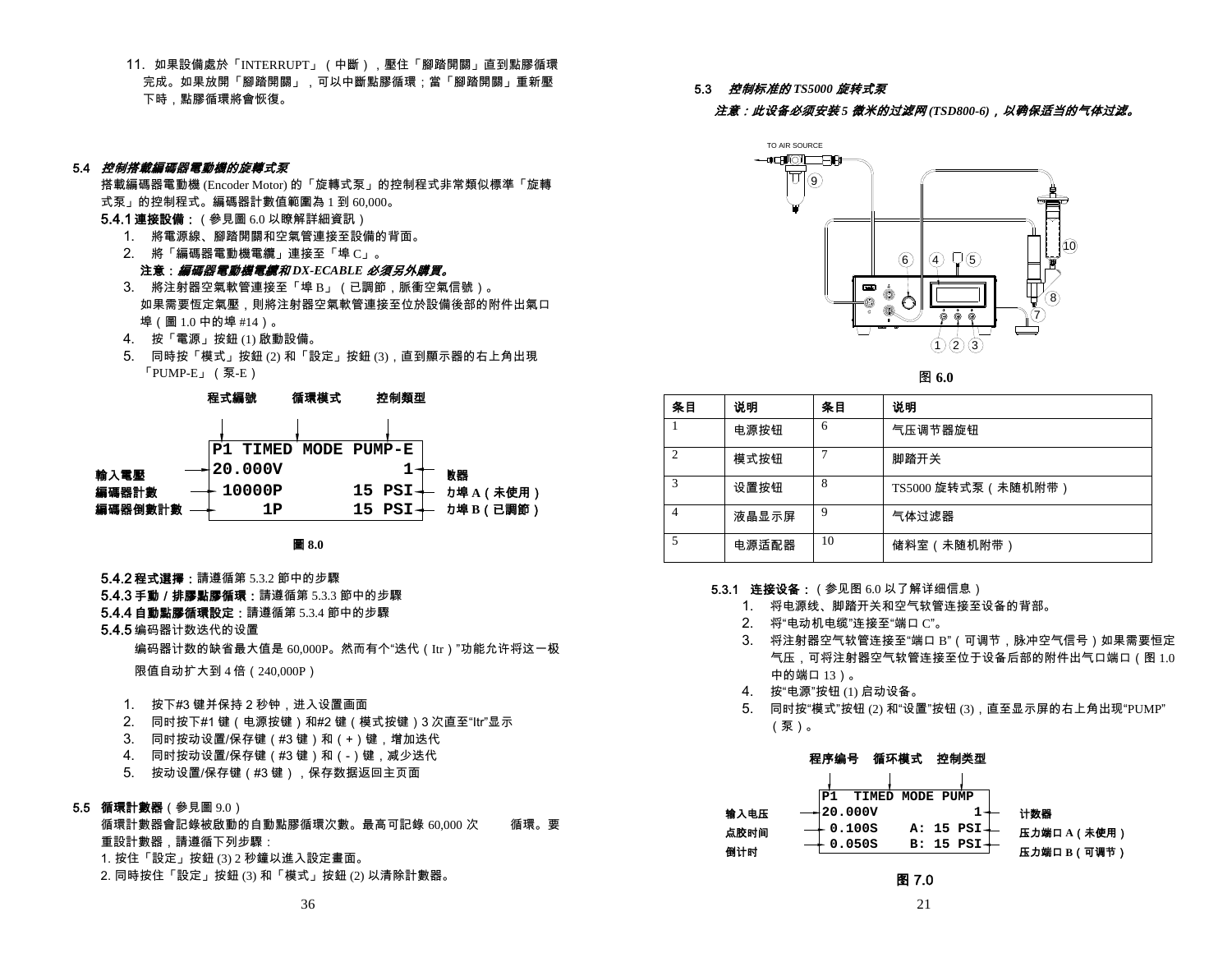### 5.3.2 程序选择

请遵循第 5.1.2 节中的步骤 1 至 4

# 5.3.3 手动/排胶点胶循环设置

- 1. 调大气压:旋转气压调节器旋钮 (6) 直至显示屏上指示出所需气压。
- 2. 按"模式"按钮 (2) 直到显示屏上出现"PURGE"(排胶)。
- 3. 压住"脚踏开关"激活"手动"循环。
- **请遵循以下说明设定电动机的倒计时和输出电压**:
- 4. 按住"设置"按钮 (3) 持续 2 秒钟以进入设置屏幕。电动机倒计时将突出显 示。
- 5. 按 (+) 或 (-) 按钮设定电动机倒计时。
- 6. 按住"设置"按钮 (3) 持续 2 秒钟,以将光标移到输出电压。
- 7. 按 (+) 或 (-) 按钮更改电压值。
- 8. 按住"设置"按钮 (3) 持续 2 秒钟以保存数据。
- 9. 压住"脚踏开关"激活"手动"循环。

# 5.3.4 自动点胶循环设置:

- 1. 按下"模式"按钮 (2) 选择"TIMED MODE" (定时模式) 或"INTERRUPT" (中 断)模式。
- 1. 按住"设置"按钮 (3) 持续 2 秒钟以进入设置屏幕。点胶时间 (DISP) 将突出 显示。
- 2. 按 (+) 或 (-) 按钮设定时间。
- 3. 按住"设置"按钮 (3) 持续 2 秒钟,以将光标移到倒计时。
- 4. 按 (+) 或 (-) 按钮设定倒计时。
- 5. 按"设置"按钮 (3) 将光标移到下一位置。
- 6. 按住"设置"按钮 (3) 持续 2 秒钟,以将光标移到输出电压。
- 7. 按 (+) 或 (-) 按钮更改电压值。
- 8. 按住"设置"按钮 (3) 持续 2 秒钟以保存数据。
- 9. 如果设备处于"TIMED MODE"(定时模式),压下然后松开"脚踏开关"以 激活定时点胶循环。
- 10. 如果设备处于"INTERRUPT"(中断)模式,压住"脚踏开关"直至点胶循环 完成。当"脚踏开关"松开时,点胶循环中断,当"脚踏开关"又重新压下时,点 胶循环恢复。

# 5.4 *控制带编码器电动机的旋转式泵*

带编码器电动机 (Encoder Motor) 的"旋转式泵"的控制程序与标准的"旋转式泵"的控制 程序非常相似。编码器计数值的范围是 1 到 60,000。

### **5.4.1 连接设备:**(参见图 6.0 以了解详细信息)

- 1. 将电源线、脚踏开关和空气管连接至设备的背部。
- 2. 将"编码器电动机电缆"连接至"端口 C"。
- 注意:编码器电动机电缆和DX-ECABLE 必须另外购买。
- 3. 将注射器空气软管连接至"端口 B"(可调节,脉冲空气信号)。 如果需要恒定气压,可将注射器空气软管连接至位于设备后部的附件出气口 端口(图 1.0 中的端口 14)。

如果需要恆定氣壓,可將注射器空氣軟管連接至位於設備後部的附件出氣口 埠(圖 1.0 中的埠 #13)。

- 4. 按「電源」按鈕 (1) 啟動設備。
- 5. 同時按「模式」按鈕 **(2)** 和「設定」按鈕 **(3)**,直到顯示器的右上角出現 「**PUMP**」(泵)。

# 程式編號 循環模式 控制類型



圖 **7.0** 

- 5.3.2 程式選擇:
	- 請遵循第 512 節中的步驟 1 至 4

### 5.3.3 手動/排膠點膠循環設定:

- 1. 旋轉氣壓調節器旋鈕 (6) 直到顯示器上出現所需氣壓,即可調大空氣壓力。
- 2. 按「模式」按鈕 (2) 直到顯示器上出現「PURGE」(排膠)。
- 3. 壓住「腳踏開關」以啟動「手動」循環。
- 請遵循下列說明設定電動機的倒數計時和輸出電壓:
- 4. 按住「設定」按鈕 (3) 2 秒鐘以進入設定畫面。電動機倒數計時將會反白顯 示。
- 5. 按 (+) 或 (-) 按鈕設定電動機倒數計時。
- 6. 按住「設定」按鈕 (3) 2 秒鐘,將遊標移至輸出電壓。
- 7. 按 (+) 或 (-) 按鈕更改電壓值。
- 8. 按住「設定」按鈕 (3) 2 秒鐘以儲存資料。
- 9. 壓住「腳踏開關」以啟動「手動」循環。

# 5.3.4 自動點膠循環設定:

1. 按下「模式」按鈕 (2) 選擇「TIMED MODE」(定時模式)或 「INTERRUPT」(中斷)模式。

- 2. 按住「設定」按鈕 (3) 2 秒鐘以進入設定畫面。點膠時間 (DISP) 將會反白 顯示。
- 3. 按 (+) 或 (-) 按鈕設定時間。
- 4. 按住「設定」按鈕 (3) 2 秒鐘,將遊標移至倒數計時。
- 5. 按 (+) 或 (-) 按鈕設定倒數計時。
- 6. 按「設定」按鈕 (3) 將遊標移至下一個位置。
- 7. 按住「設定」按鈕 (3) 2 秒鐘,將遊標移至輸出電壓。
- 8. 按 (+) 或 (-) 按鈕更改電壓值。
- 9. 按住「設定」按鈕 (3) 2 秒鐘以儲存資料。
- 10. 如果設備處於「TIMED MODE」(定時模式),壓下然後放開「腳踏開 關」以啟動定時點膠循環。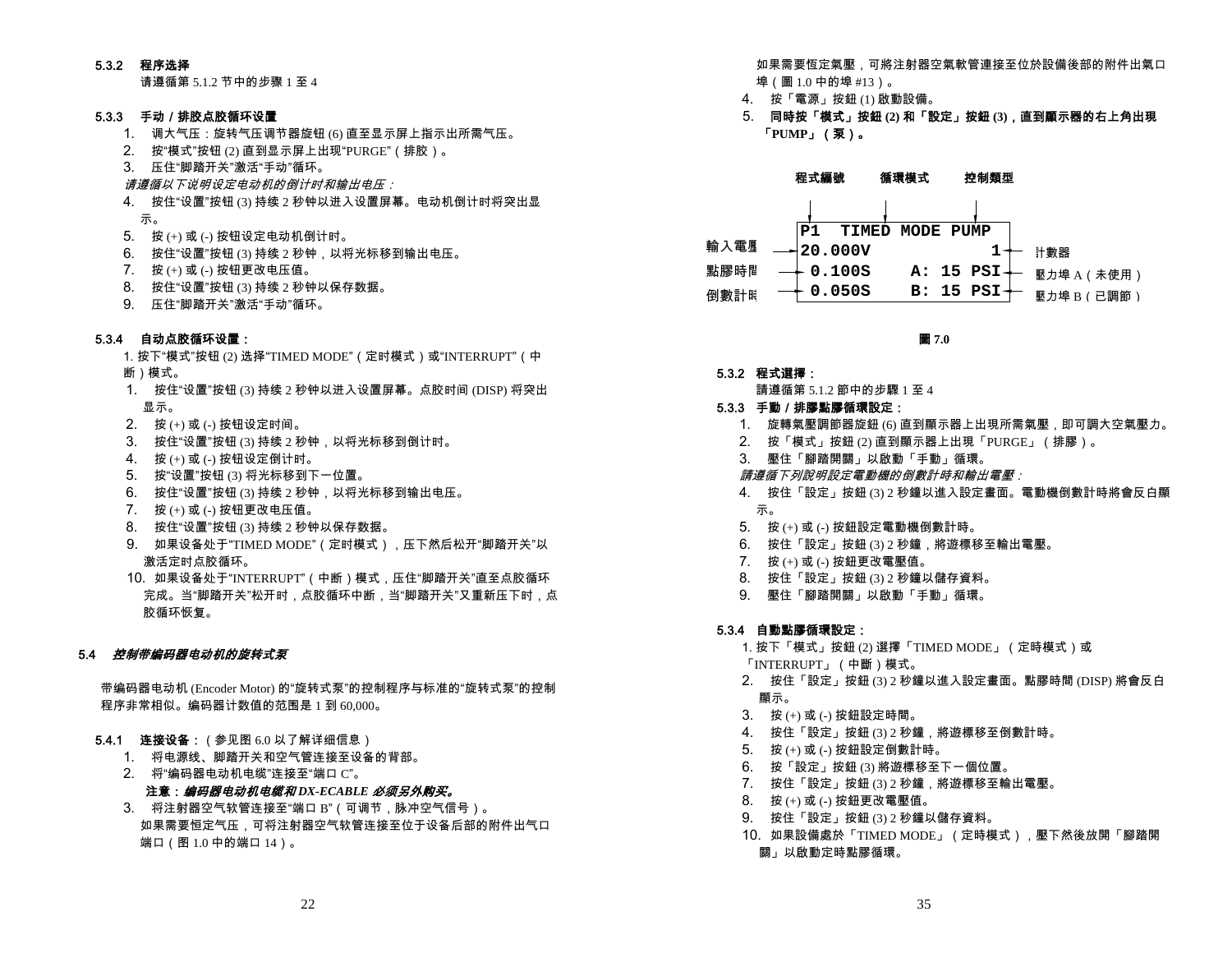# 注意:「埠 *A*」的壓力可以由低壓設定監控,但並非由設備中的氣壓調節器 進行調節。它提供與進氣口相同的壓力。另一方面,「埠 *B*」的壓力已進行 調節,但是與低壓設定無關。

9. 如果設備處於「INTERRUPT」(中斷)模式,壓住「腳踏開關」直到點膠 循環完成。如果放開「腳踏開關」,可以中斷點膠循環;當「腳踏開關」重新 壓下時,點膠將會循環恢復。

#### 5.3 控制標準的 *TS5000* 旋轉式泵

注意:本設備必須安裝 *5* 微米的過濾網 *(TSD800-6)*,以確保適當的氣體過濾。





| 項目                | 說明    | 項目 | 說明                  |
|-------------------|-------|----|---------------------|
|                   | 電源按鈕  | 6  | 氣壓調節器旋鈕             |
| ◠                 | 模式按鈕  |    | 腳踏開關                |
| $\mathbf{\Omega}$ | 設定按鈕  | 8  | TS5000 旋轉式泵 ( 未隨機附帶 |
|                   | 液晶顯示器 |    | 空氣過濾器               |
|                   | 變壓器   | 10 | 儲料器(未隨機附帶)          |

**5.3.1 連接設備:**(參見圖 6.0 以瞭解詳細資訊)

- 1. 將電源線、腳踏開關和空氣軟管連接至設備的背面。
- 2. 將「電動機電纜」連接至「埠 C」。
- 3. 將注射器空氣軟管連接至「埠 B」(已調節,脈衝空氣信號)
- 4. 按"电源"按钮 (1) 启动设备。
- 5. 同时按"模式"按钮 (2) 和"设置"按钮 (3),直至显示屏的右上角出现"PUMP-E" (泵-E)。

|        | 循环模式<br>程序编号         | 控制类型                   |              |
|--------|----------------------|------------------------|--------------|
|        | P1 TIMED MODE PUMP-E |                        |              |
| 输入电压   | $+20.000V$           |                        | 计数器          |
| 编码器计数  | $\rightarrow$ 10000P | $15$ PSI $\rightarrow$ | 压力端口 A (未使用) |
| 编码器倒计数 | 1Р                   | $15$ PSI $+$           | 压力端口 B (可调节) |

图 8.0

- **5.4.2 程序选择:**请遵循第 5.3.2 节中的步骤
- **5.4.3 手动/排胶点胶循环:**请遵循第 5.3.3 节中的步骤
- **5.4.4 自动点胶循环设置:**请遵循第 5.3.4 节中的步骤
- 5.4.5 編碼器計數迭代的設置 編碼計數的缺省最大值是 60,000P。然而有個"迭代(Itr)"功能允許將這一極 限值自動擴大到 4 倍(240,000P)
	- 1. 按下#3 鍵並保持 <sup>2</sup> 秒鐘,進入設置畫面
	- 2. 同時按下#1 鍵(電源按鍵)和#2 鍵(模式按鍵)<sup>3</sup> 次直至"Itr"顯示
	- 3. 同時按動設置/保存鍵(#3 鍵)和(+)鍵,增加迭代
	- 4. 同時按動設置/保存鍵(#3 鍵)和(-)鍵,減少迭代
	- 5. 按動設置/保存鍵(#3 键),保存數據返回主頁面



图 **9.0**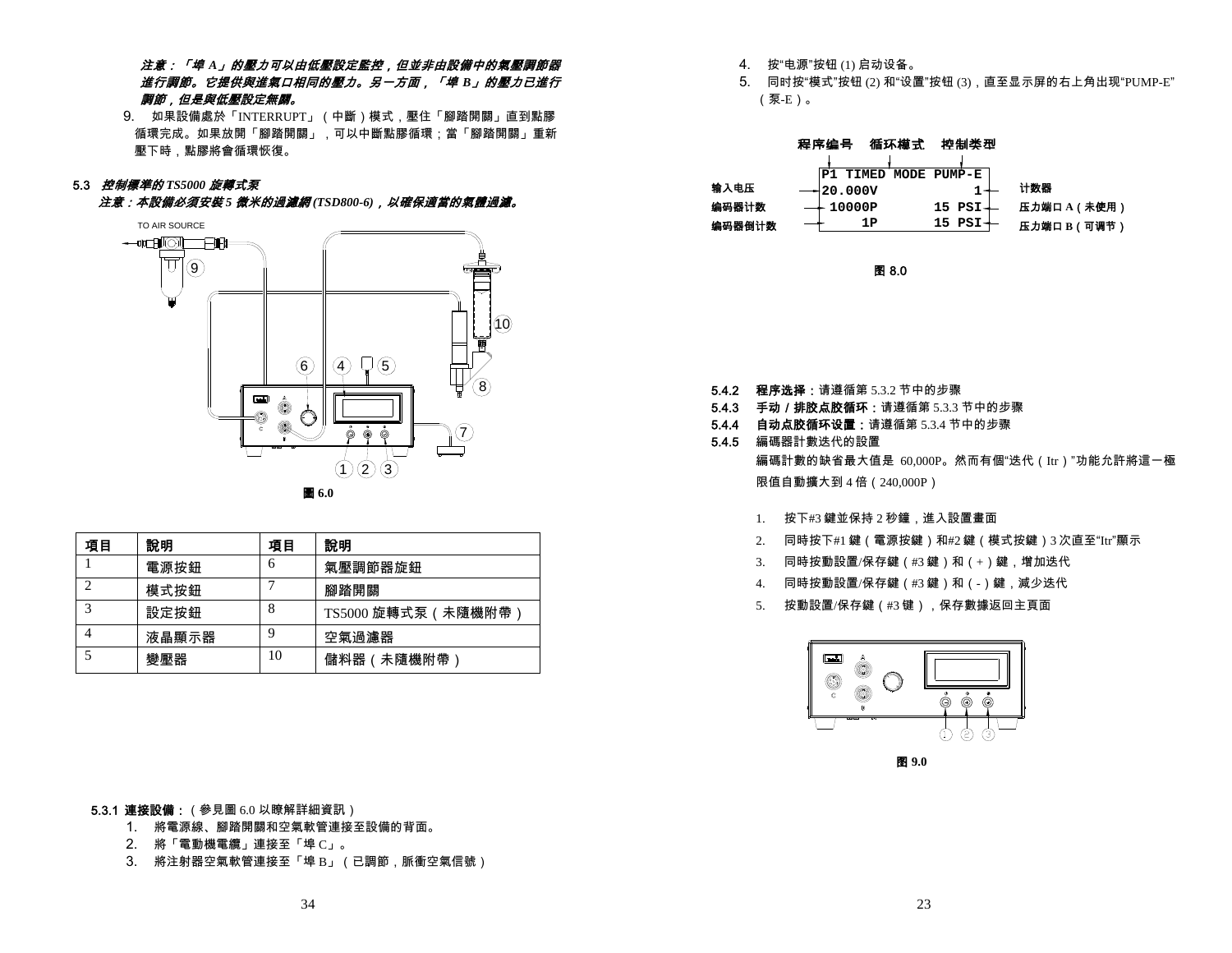### **5.5 循环计数器**(参见图 9.0)

循环计数器记录被激活的自动点胶循环次数。最高可记录 60,000 次循环。要重设计 数器,请遵循以下步骤:

- 1. 按住"设置"按钮 (3) 持续 2 秒钟以进入设置屏幕。
- 2. 同时按住"设置"按钮 (3) 和"模式"按钮 (2) 以清除计数器。
- **3.** 按住"设置"按钮 (3) 持续 2 秒钟以退出设置屏幕。

# **5.6 更改压力单位显示**(参见图 9.0)

默认的压力单位显示是"psi"。要将压力单位显示改为"bar"(巴),请遵循以下步骤:

- 1. 按住"设置"按钮 (3) 持续 2 秒钟以进入设置屏幕。
- 2. 同时按两次 (+) 和 (-) 按钮。单位"psi"将会闪烁。
- 3. 同时按"设置"按钮 (3) 和 (+) 按钮,将单位显示改为"bar"(巴)。重复此步骤将 单位显示改回"psi"。
- 4. 按住"设置"按钮 (3) 持续 2 秒钟以退出设置屏幕。
- **5.7 低压设置**(参见图 9.0)

低压设置在出厂前被预置为 70 Psi (4.8 巴)。当提供的压力降到 70 Psi (4.8 巴)以 下时,设备将不能运转。要更改低压设置值,请遵循以下步骤:

- 1. 在"TIMED MODE"(定时模式)下设置点胶循环。
- 2. 按住"设置"按钮 (3) 持续 2 秒钟以进入设置屏幕。
- 3. 同时按住 (+) 和 (-) 按钮,显示屏上会出现低压设置值,如图 6.0 所示。
- 4. 同时按住"设置"按钮 (3) 和 (+) 按钮增大设置值。
- 5. 同时按住"设置"按钮 (3) 和 (-) 按钮减小设置值。
- 6. 按住"设置"按钮 (3) 持续 2 秒钟以保存数据。



图 **10.0** 

# 5.8 多點設定:

TS500R 最多可設定 <sup>10</sup> 個獨立或連續點膠點,此時應激活連續模式。

- 1. 按説明書 **5.1.2** 程序選擇 和 **5.1.4** 自動點膠循環設置 設定需要的點膠時間
- 2. 按下並保持住模式鍵(#2 鍵)<sup>2</sup> 秒鐘,進入連續模式
- 3. 按下並保持住設置/保存鍵(#3 鍵)進入連續程序設置頁面
- 4. 按動 (+) 或 (-)鍵設置點膠程序號
- 5. 按下然後釋放設置/保存鍵(#3 鍵)保存選擇的連續點膠程序
- 6.踏下腳踏開關激活連續點膠模式
- 7. 按下並保持模式鍵(#2 鍵)<sup>2</sup> 秒鐘退出連續點膠模式
- **5.2.1 連接設備:**(參見圖 4.0)
	- 1. 將電源線、腳踏開關和空氣軟管連接至設備的背面。確定進氣口壓力為 70 psi  $(4.8 \text{ bars})$ 或更高。
	- 2. 按「電源」按鈕 (1) 啟動設備。
	- 3. 將「閥門」空氣軟管連接至「埠 A」,「霧化」空氣軟管連接至「埠 B」。
	- 4. 同時按「模式」按鈕 (2) 和「設定」按鈕 (3),直到顯示器的右上角出現 「SPRAY」(噴霧)。



# 圖 **5.0**

5.2.2 程式選擇

請遵循第 5.1.2 節中的步驟 1 至 4

# 5.2.3 手動/排膠點膠循環設定:

# 注意:完整的噴霧循環包括:預噴霧、噴霧和後噴霧

- 1. 按「模式」按鈕 (2) 直到顯示器上出現「PURGE」(排膠)。
- 2. 按住「設定」按鈕 (3) 2 秒鐘以進入設定畫面。預噴霧時間 (PRE) 的最後一 位數將會反白顯示。
- 3.按 (+) 或 (-) 按鈕設定時間。
- 4. 按住「設定」按鈕 (3) 2 秒鐘,將遊標移至後噴霧時間 (POST)。
- 5. 按「設定」按鈕 (3) 將遊標移至下一個位置。
- 6.按 (+) 或 (-) 按鈕設定時間。
- 7. 按住「設定」按鈕 (3) 2 秒鐘以儲存資料。
- 8. 旋轉氣壓調節器旋鈕 (6) 直到顯示器上出現所需氣壓,即可調大霧化氣 壓。
- 9. 壓住「腳踏開關」以啟動噴霧循環。

# 5.2.4 自動點膠循環設定:

1. 按下「模式」按鈕 (2) 選擇「TIMED MODE」(定時模式)或「INTERRUPT」 (中斷)模式。

- 2. 按住「設定」按鈕 (3) 2 秒鐘以進入設定畫面。噴霧時間/點膠時 間 (DISP) 的最後一位數將會反白顯示。
- 3.按 (+) 或 (-) 按鈕設定時間。
- 4. 按住「設定」按鈕 (3) 2 秒鐘,將遊標移至預噴霧時間 (PRE),然後 重複此步驟,進入後噴霧時間 (POST)。
- 5. 按「設定」按鈕 (3) 將遊標移至下一個位置。
- 6. 按 (+) 或 (-) 按鈕設定時間。
- 7. 按住「設定」按鈕 (3) 2 秒鐘以儲存資料。
- 8. 如果設備處於「TIMED MODE」(定時模式)模式,壓下然後放開「腳踏 開關」以啟動定時噴霧循環。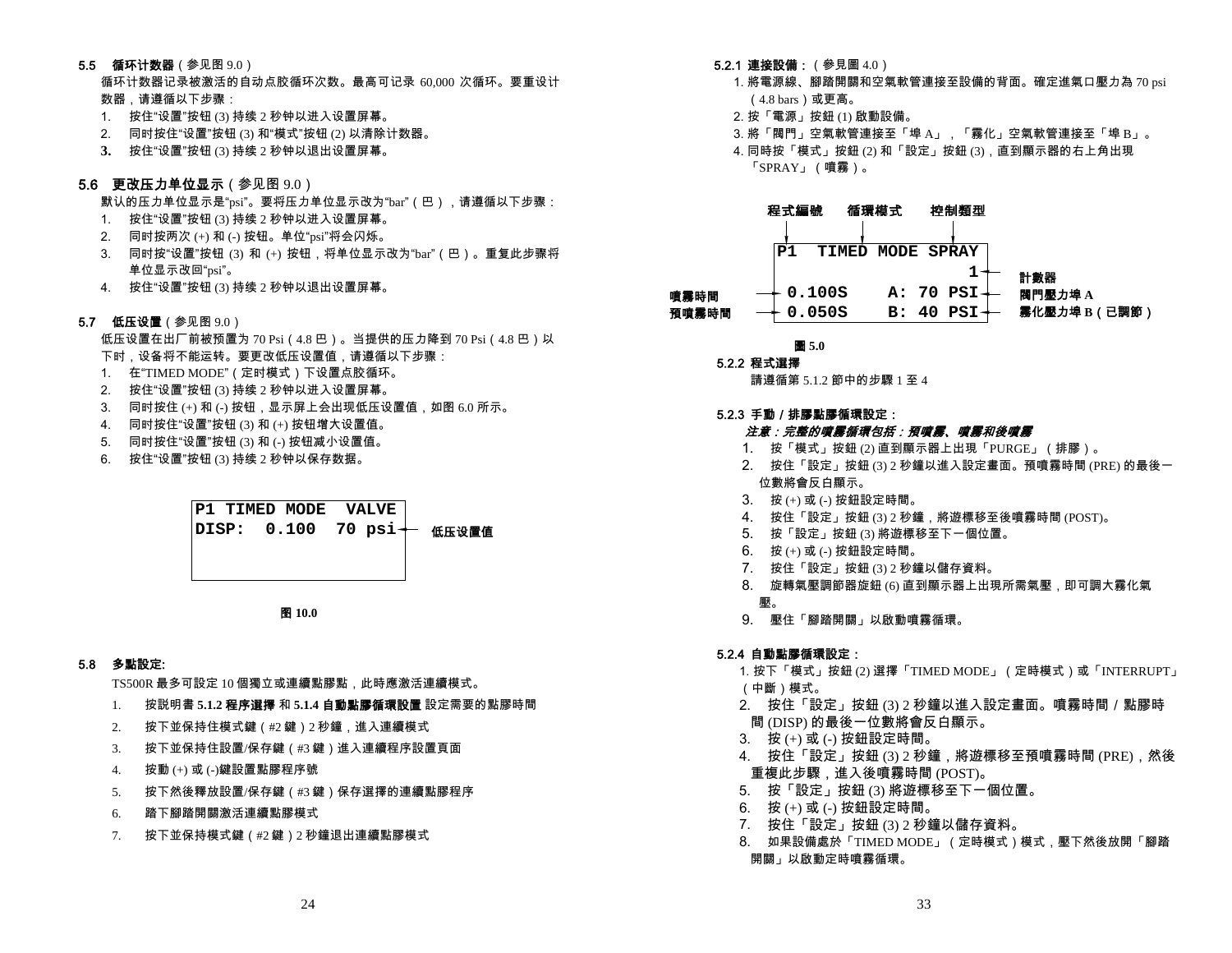7. 如果設備處於「INTERRUPT」(中斷),壓住「腳踏開關」直到點膠循環完 成。如果放開「腳踏開關」,可以中斷點膠循環;當「腳踏開關」重新壓下 時,點膠循環將會恢復。

### 5.1.5 教學模式設定

在教學模式下,只要壓下腳踏開關,就會累計點膠時間。這有助於確定點膠輸 出未知時所需的點膠時間。

- 1. 按下「模式」按鈕 (2) 選擇「INTERRUPT」(中斷)。
- 2. 按住「設定」按鈕 (3) 進入教學模式。液晶顯示器 (LCD) 上的時間將顯示  $0.000<sub>1.9</sub>$
- 3. 壓住「腳踏開關」,將會累計點膠時間。
- 4. 當已點膠所需的液量時,放開「腳踏開關」。
- 5. 按住「設定」按鈕 (3) 2 秒鐘以儲存資料。
- 6. 按「設定」按鈕 (2) 切換至「TIMED MODE」(定時模式)。
- 7. 此時點膠機設定為重複此定時循環。

### 5.2 控制噴霧閥門

## 注意:本設備必須安裝 *5* 微米的過濾網 *(TSD800-6)*,確保適當的氣體過濾。





| 項目 | 說明    | 項目 | 說明          |
|----|-------|----|-------------|
|    | 電源按鈕  | 6  | 氣壓調節器旋鈕     |
| 2  | 模式按鈕  |    | 腳踏開關        |
| 3  | 設定按鈕  | 8  | 氣動閥門(未隨機附帶) |
| 4  | 液晶顯示器 | 9  | 儲液室(未隨機附帶)  |
|    | 變壓器   | 10 | 空氣過濾器       |

# 6. 故障排除

| 故障      | 可能的原因        | 排除方法          |
|---------|--------------|---------------|
| 液晶显示屏不亮 | • 未通电        | ● 检查电源线连接     |
|         |              | • 打开电源        |
| 系统无法启动  | ● 提供的压力降到设定压 | ● 增大提供的压力     |
|         | 力以下          |               |
|         | ● 未接通脚踏开关或插头 | ● 检查脚踏开关连接    |
|         | 未正确插入        |               |
|         | ● 脚踏开关有问题    | ● 维修或更换脚踏开关   |
|         | ● 设备内部线路受损或连 | ● 拔去电源线.断开气源除 |
|         | 接松动          | 去封盖,检查受损的电线   |
|         |              | 或连接松动处        |
|         | ● 螺线管有问题     | ● 更换螺线管       |
|         | ● PC 板有问题    | ● 更换 PC 板     |
| 系统无法增压  | • 气压不足       | ● 增大气源压力      |
|         | ● 空气软管未插入    | ● 检查连接        |
|         | ● 调节器有问题     | ● 更换调节器       |
| 电动机无响应  | ● 脚踏开关连接松动   | ● 检查脚踏开关连接    |
|         | ● 电动机电缆连接松动  | ● 检查电动机电缆连接   |
|         | ● 输入电压太低     | • 增大输入电压      |
|         | ● 点胶时间太短     | ● 增大点胶时间      |
| 出胶不一致   | ● 胶合剂中有气泡    | ● 去除材料中的空气    |
|         | ● 点胶时间太短     | ● 增加点胶时间      |
|         | ● 点胶针头开始堵塞   | ● 更换针头        |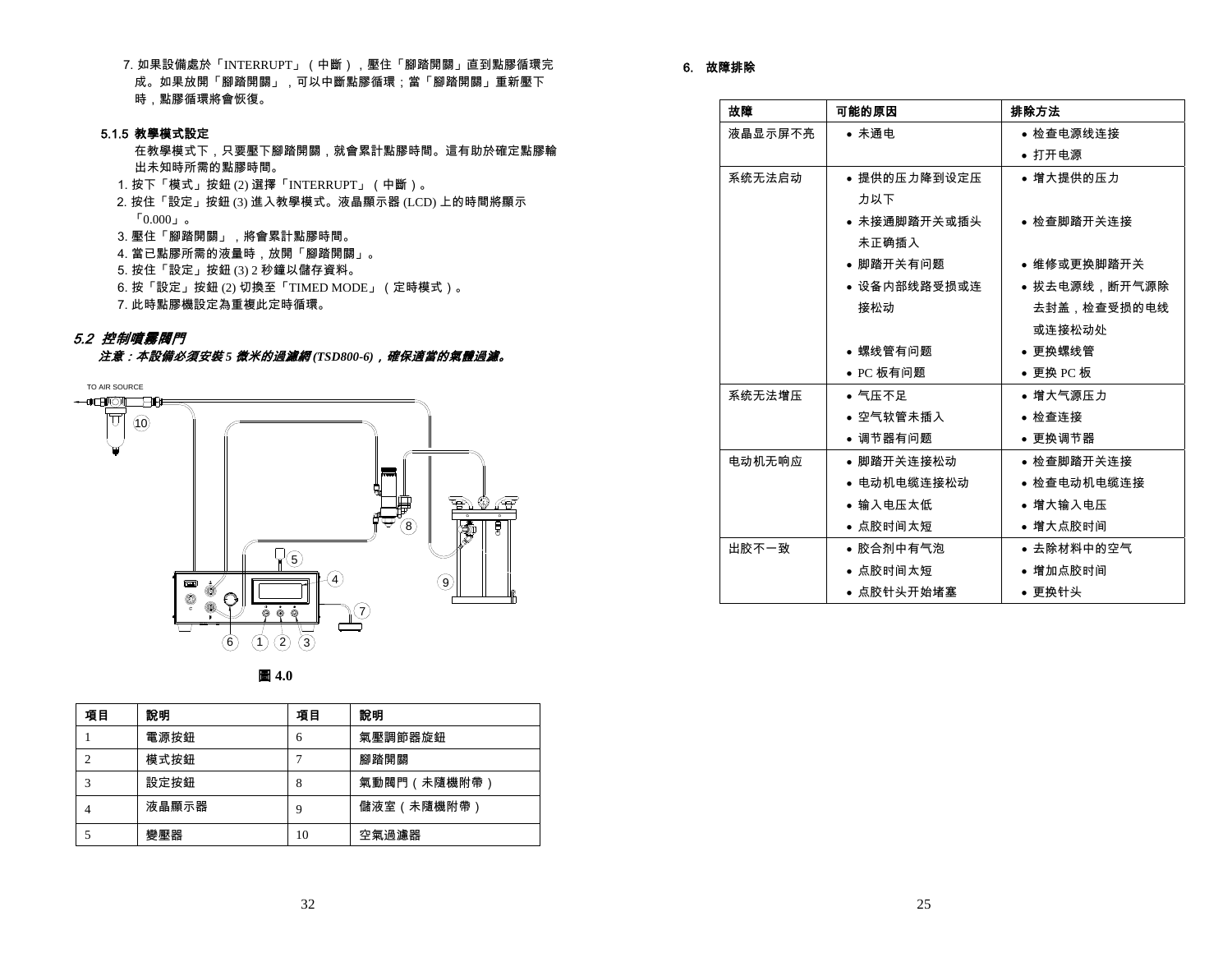# 7. 维护

本点胶机在设计和制造上都趋于完善,很大程度上减少了维护需求。为确保无故障操 作,请遵循以下建议:

- 1. 确保气源清洁、干燥。
- 2. 避免设备与湿度过大或饱和溶液连接。
- 3. 避免所连接的气源压力超过 100 psi(6.9 巴)。
- 4. 仅使用戊醇清洗主机架的外表面。
- 5. 仅使用柔软的布料擦拭液晶显示屏 (LCD)。

# 8. 备件和附件

有关 TS500R 备件和附件的信息,请访问 *http://www.techconsystems.com* 上的 TS500R "用户指南"网页。

### 9. 有限保修

OK International 向原始购置者保证从购买该产品之日起 两 (2) 年之内不会发生材料和 工艺缺陷,但不包括正常的磨损、滥用以及错误安装。属于保修范围内的次品或有故 障的部件和组件会得到免费维修或更换(由 OK International 决定)。顾客如果发现保 修范围内的产品故障,须联系最近的 OK International 办事处或经销商,以确保在将产 品运送到指定的 OK International 授权服务中心之前得到了退货授权。有关最近的 OK International 办事处或经销商的联系信息,请访问 www.techconsystems.com。OK International 保留更改技术产品的权

| 項目             | 說明    | 項目 | 說明          |
|----------------|-------|----|-------------|
|                | 電源按鈕  | 6  | 氣壓調節器旋鈕     |
| 2              | 模式按鈕  |    | 腳踏開關        |
|                | 設定按鈕  | 8  | 氣動閥門(未隨機附帶  |
| $\overline{4}$ | 液晶顯示器 | 9  | 儲液器 (未隨機附帶) |
|                | 變壓器   | 10 | 空氣過濾器       |

### **5.1.1 連接設備:**(參見圖 2.0)

1. 將電源線、腳踏開關和空氣軟管連接至設備的背面。確定進氣口壓力為 70 psi (4.8 bars)或更高。

- 2. 按「電源」按鈕 (1) 啟動設備。
- 3. 將「閥門」空氣軟管連接至「埠 A」。

# 注意:「埠 *A*」的壓力可以由低壓設定監控,但並非由設備中的氣壓調節器 *進行調節。它提供與進氣口相同的壓力。另一方面,「埠B」的壓力已進行* 調節,但是與低壓設定無關。

4. 同時按「模式」按鈕 (2) 和「設定」按鈕 (3),直到顯示器的右上角出現  $\sqrt{\text{VALVE}}$ 」(閥門),如圖 3.0 所示。

程式編號 循環模式 控制類型



### 5.1.2 程式選擇

1. 按「設定」按鈕 (3) 反白程式編號選項。

2. 按 (+) 或 (-) 按鈕選擇所需程式。

3. 按「設定」按鈕 (3) 退出。

# 5.1.3 手動/排膠點膠循環設定:

1. 按「模式」按鈕 (2) 直到顯示器上出現「PURGE」(排膠)。

2. 壓住「腳踏開關」以啟動點膠循環。

### 5.1.4 自動點膠循環設定:

1. 按下「模式」按鈕 (2) 選擇「TIMED MODE」(定時模式)或「INTERRUPT」(中斷)。

- 2. 按住「設定」按鈕 (3) 2 秒鐘以進入設定畫面。點膠時間的最後一位數將會反白顯示。
- 3. 按「設定」按鈕 (3) 將遊標移至下一個位置。
- 4. 按 (+) 或 (-) 按鈕設定時間。
- 5. 按住「設定」按鈕 (3) 2 秒鐘以儲存資料。
- 6. 如果設備處於「TIMED MODE」(定時模式),壓下然後放開「腳踏開關」 以啟動定時點膠循環。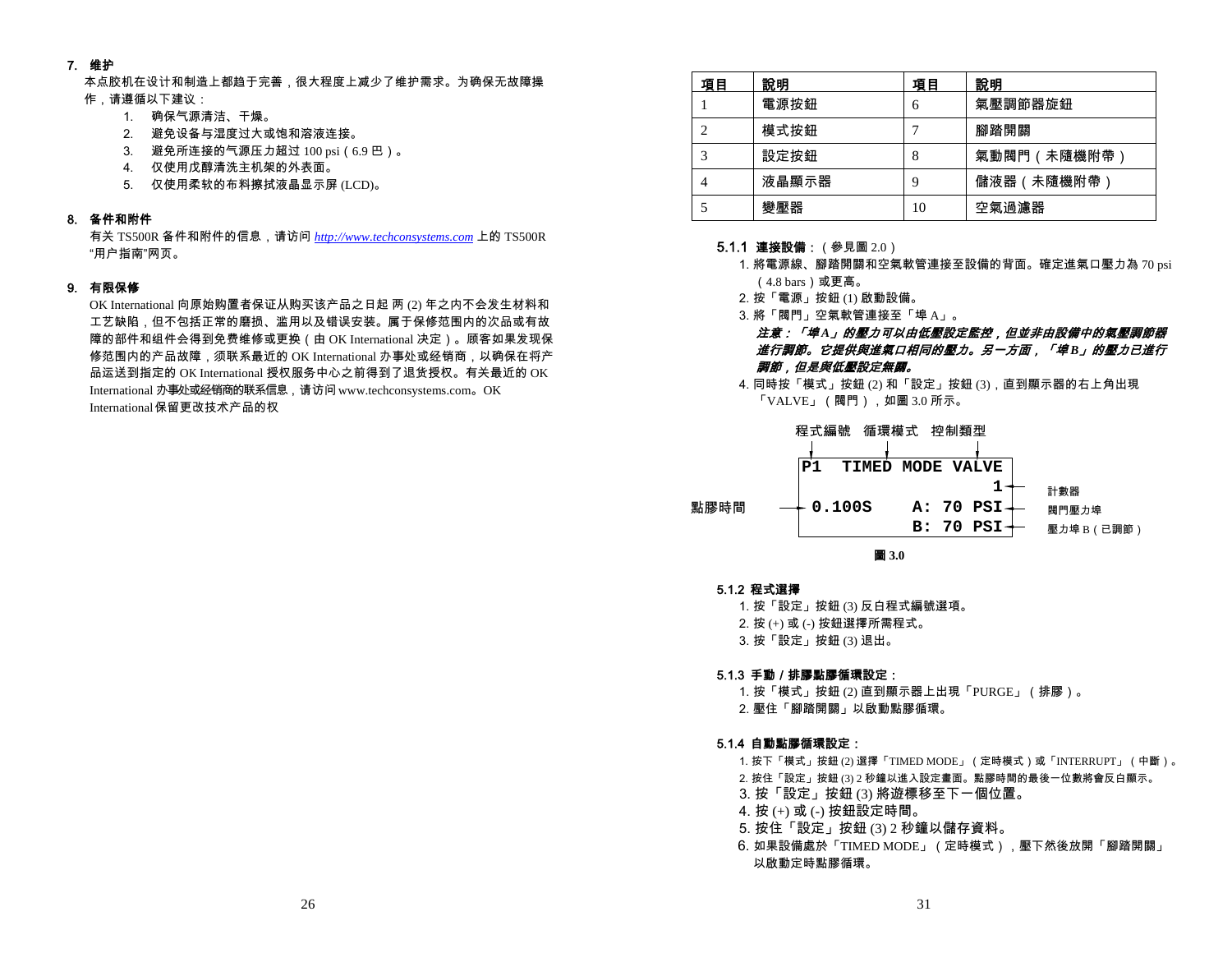# 4. 功能介紹





| 項目             | 說明        | 項目 | 說明        |
|----------------|-----------|----|-----------|
|                | 電源按鈕      | 8  | 電動機驅動電源插座 |
| 2              | 模式按鈕      | 9  | 腳踏開關插座    |
| 3              | 設定 / 儲存按鈕 | 10 | 電源插座      |
| $\overline{4}$ | 顯示器       | 11 | I/O 連接    |
|                | 出氣口 (未調節) | 12 | 進氣口       |
| 6              | 氣壓調節器     | 13 | 附件出氣口     |
|                | 出氣口 (已調節) |    |           |

# 5. 設定說明

# 5.1 控制氣動閥門

注意:本設備必須安裝 *5* 微米的過濾網 *(TSD800-6)*,以確保適當的氣體過濾。



### 10. **I/O** 配置和循环结束开关

在分配迴圈中,一個開集電路關閉,並在閥門正在分配時保持關閉。可以利用該電路向 主機返回信號,按順序啟動另一台設備,或者驅動必須與該分配迴圈聯繫在一起的任何 其他操作。允許來自外部電源的電力通過該電路操縱一個 5 到 24 的 VDC 負載。功耗 不得超過 250 mA。該負載可以是繼電器、螺線管、計數器、LED 或能在 5 到 24 的 VDC 和最大功耗為 250 mA 的條件下工作的任何設備。

在點膠迴圈過程中,一個開集電路關閉,並在閥門正在點膠時保持關閉。3 號和 4 號管 腳可以作為回饋信號與其他設備同步。允許來自外部電源的電力通過該電路操縱一個 5 到 24 的 VDC 負載。功耗不得超過 250 mA。該負載可以是繼電器、螺線管、計數器、 LED 或能在 5 到 24 的 VDC 和最大功耗為 250 mA 的條件下工作的任何設備。

注:

在點膠迴圈過程中,3 號管腳要接地。務必確保外部設備(控制點膠設備/控制器的機 器)的接地與 TS500R 控制器相同。